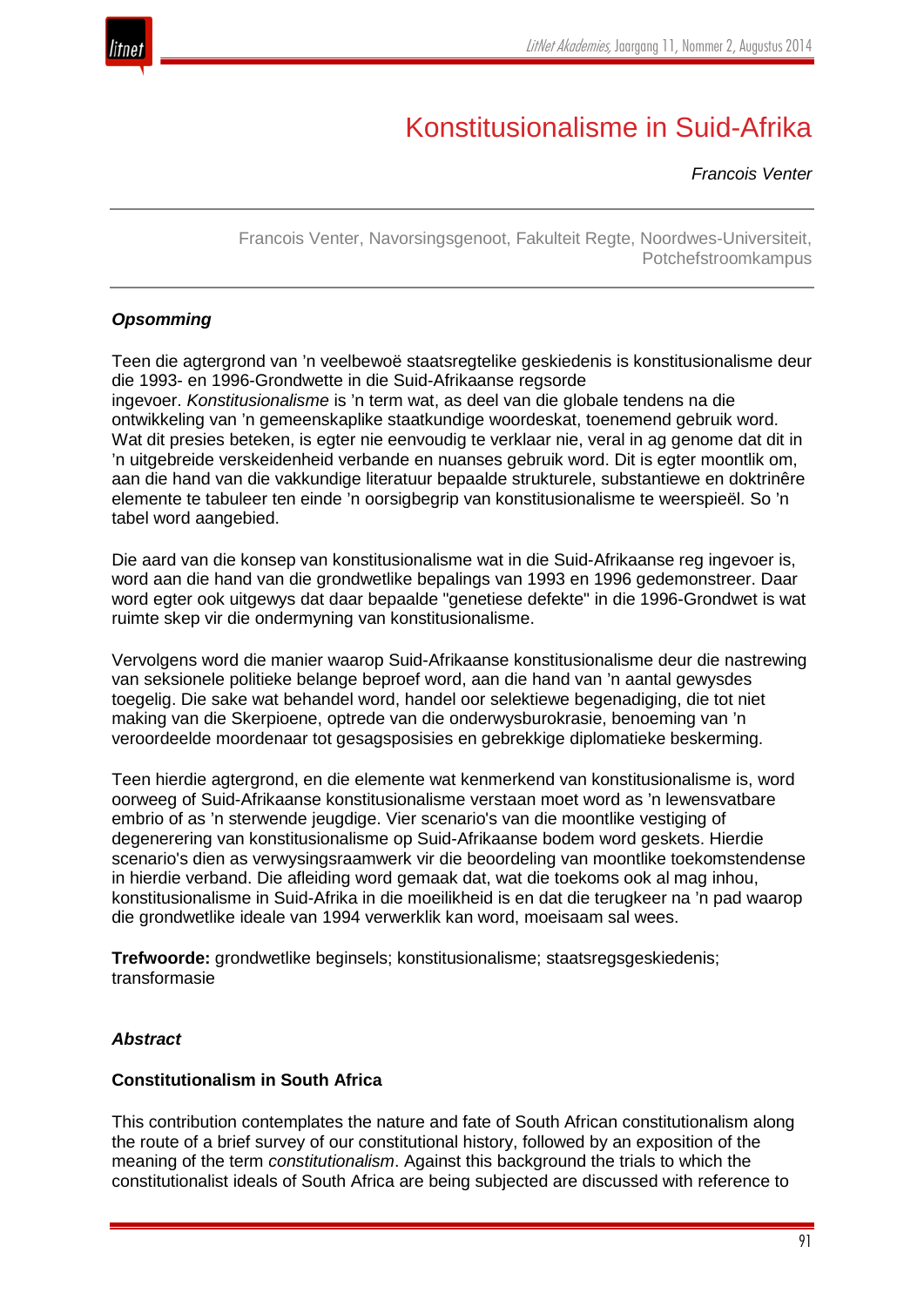

selected court cases. The article concludes with a sketch of some scenarios of what the future may hold for constitutionalism in the country.

South Africa has an eventful constitutional history stretching from the period preceding the arrival of Europeans, when tribal structures of indigenous inhabitants might *ex post* be construed as state-like structures of authority, through the times of Dutch and British colonialism, various wars, the establishment of republics at a time when the notion of statehood was still not settled in Europe, consolidation into the Union of South Africa, constitutional emancipation from British rule culminating in the Republic of South Africa, the period of attempted statutory racial separation, the cold war in Africa and the eventual arrival of documentary constitutionalism in the 1990's.

The notion of constitutionalism is one that currently occupies the minds and writings of many constitutional and international law scholars. It has come to be widely canvassed, but is simultaneously and notoriously multi-dimensional, falling into the same epistemological category as some other popular but equally imprecise notions, such as *democracy*, *rule of law* and *sovereignty*. The pliability of the concept of *constitutionalism*becomes clear when one considers (even some of) the variations in circulation in the literature – for example:

- social constitutionalism
- creeping constitutionalism
- compensatory constitutionalism
- pluralist constitutionalism
- multi-dimensional constitutionalism
- cosmopolitan constitutionalism
- global constitutionalism (with variations such as transnational constitutionalism, etc.). A useful summary of the essence of constitutionalism is provided by Backer (2009:93):

[It is] a system of classification, the principal object of which is to define the characteristics of constitutions, which is used to determine the legitimacy of a constitutional system either as conceived or implemented, based on the fundamental postulate of rule of law and grounded on values derived from a source beyond the control of any individual.

According to Backer (2009:103) this amounts to a "*Weltanschauung,* a system of beliefs relating to power in the world, and specifically to that power that is asserted to organize and run a political organization, and its expression through law".

Despite the imprecision of the concept, the globally shared constitutionalist vocabulary is useful due to the possibility of meaningful dialogue made possible thereby. All in all, constitutionalism is generally understood to be a desirable constitutional state of affairs. From a survey of the literature it is possible to identify key elements of constitutionalism which give expression to a complex of structural, substantive and doctrinal elements that are desirable in a state. These include formal requirements such as appropriate constitutional distribution of powers among various organs of the state and an independent judiciary with the jurisdiction to protect fundamental rights and public accountability of the government. Among the substantive elements of constitutionalism are the rendering of respect by government authorities for the separation of powers and popular acceptance of the legitimacy of the values underpinning the constitution. Some of the doctrinal components are the rule of law and democracy.

Constitutionalism was received in South Africa when the Constitution of the Republic of South Africa, 200 of 1993 came into operation in 1994. This transitional Constitution prescribed, in the form of a "solemn pact" among South Africans, a range of "constitutional principles" that bound the Constitutional Assembly to include the core elements of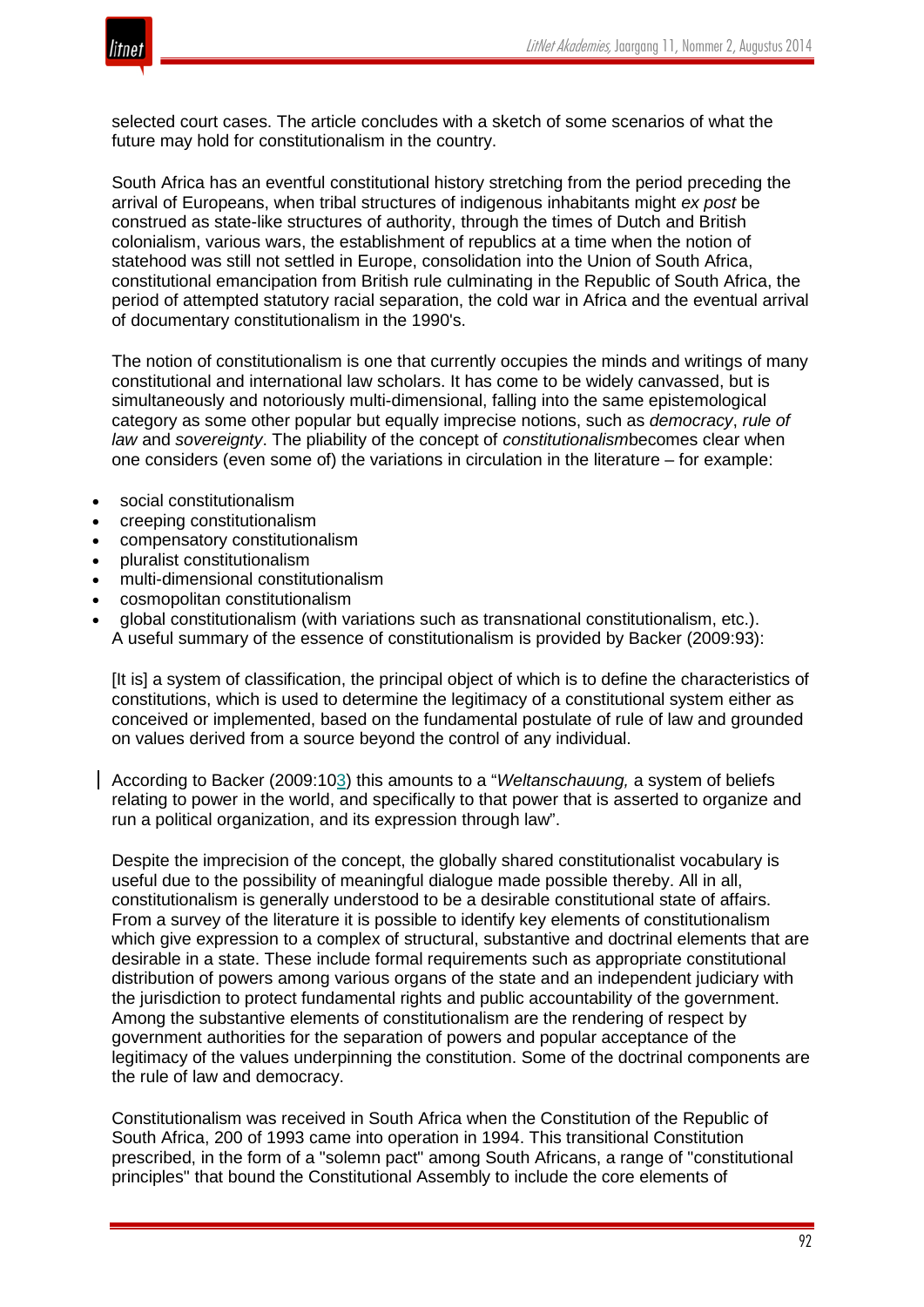

constitutionalism when adopting the "final" constitution. Thus the final foundation for the deployment of constitutionalism was laid when the constitutional court certified in 1996 that the new text conformed in all respects to the requirements of the constitutional principles.

Despite these foundations, certain genetic defects crept into the Constitution, the most worrying being the immensely powerful position in which the Constitution places the incumbent president. This arrangement amounts to the resurrection of the pre-constitutional powers of former State President PW Botha in terms of the 1983 "constitution".

Typical of the universal tendency of those in possession of political power, the testing of the boundaries of their constitutional authority soon appeared in South Africa. In the years following the formal transition from parliamentary (and thus actually executive) sovereignty to constitutionally mandated constitutionalism, a prominent mechanism of subtle disloyalty to the Constitution began taking the form of selective failure to implement or support certain constitutional provisions, or their application in an unbalanced manner. Examples are:

- the chronic under-financing of institutions intended to support and promote constitutional democracy
- flagrant violation of the constitutional demands that employment equity in the public service should be guided by considerations of expertise, objectivity and fairness
- failure to implement the provisions related to multilingualism
- the selective interpretation and implementation of the constitutional injunctions concerning equality.

These phenomena can be explained by the fact that the culture of constitutionalism is new to South Africa and that it has not, as yet, developed deep political roots. This is demonstrated by means of a discussion of certain constitutional cases concerning respectively selective presidential pardons, the reduction of the effectiveness of anti-corruption agencies, bureaucratic impatience amidst poor administration of education, the appointment to an ethically sensitive position of a person with a record of serious crime, and failures in the rendering of diplomatic protection.

In the penultimate section of the article a consideration of the question whether it is more apt to speak of "embryonic" or "progeric" (after the genetic progeria syndrome that causes premature ageing of the young) constitutionalism in South Africa, is presented. With the suggestion that it might be useful as a metric for the current state of constitutionalism, both embryonic and progeric elements in our constitutional reality are identified and contrasted in tabular form.

In the concluding section some scenarios for the future are sketched. It is emphasised that the history of South Africa and her people could not really be described in linear terms. Where historians stand regarding the historical past is determined, as it were, by where they sit, that is, by their subjective interpretation of past occurrences. Considering the future can, however, be undertaken slightly more objectively, since consideration of future occurrences does not depend on description but on possible factual incidents. Nevertheless, South African constitutional history is replete with the occurrence of sudden and unexpected radical change, and predicting radical change in the future is no more than a matter of speculation. Without the impossible intention of making any predictions, four possible scenarios related to government attitudes concerning constitutionalism are posed and the implications for the future of constitutionalism of each are described.

In summary the conclusion is made that, whatever political scenario may eventually unfold, constitutionalism in South Africa is in trouble and the road back to the constitutionalist ideals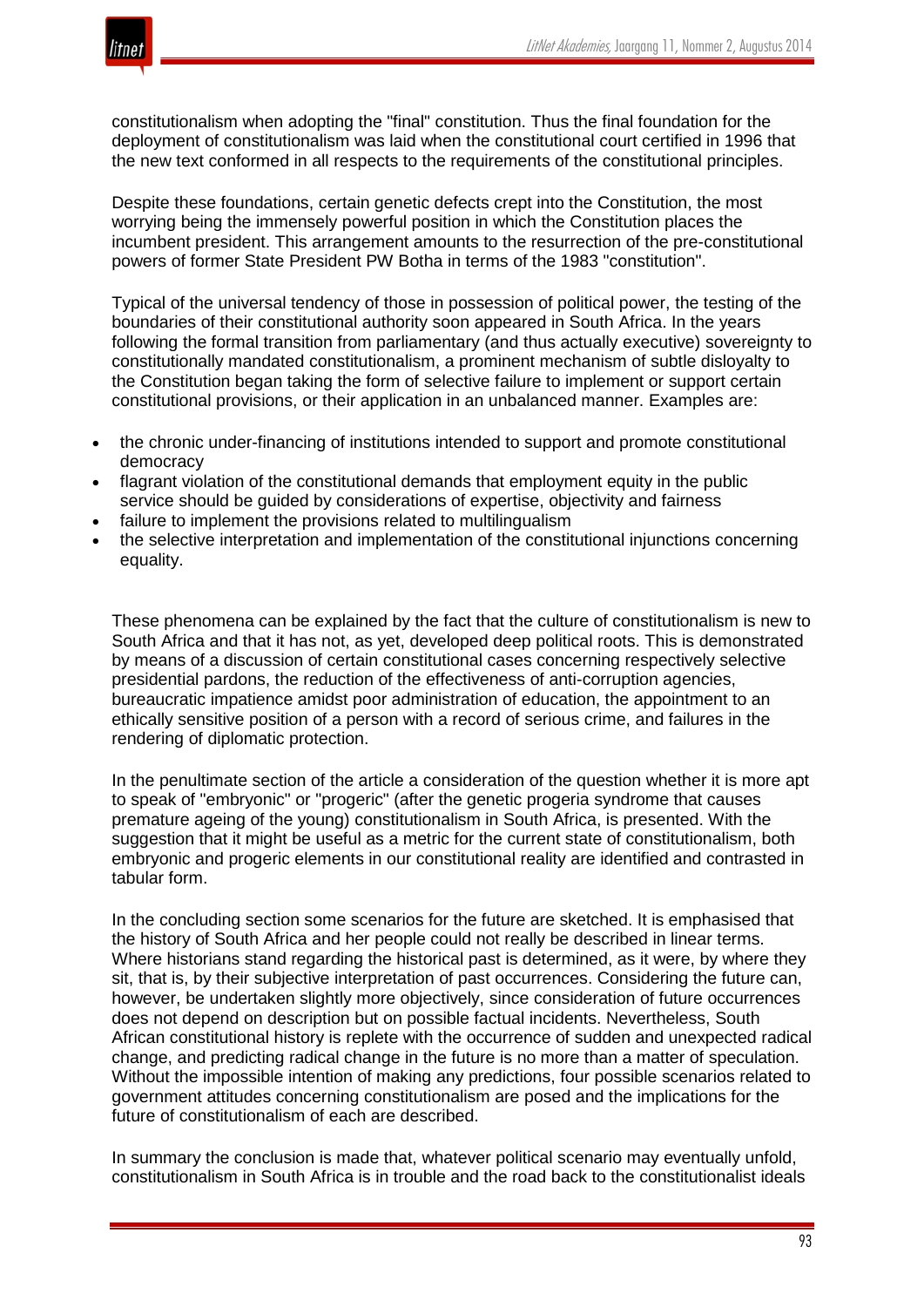

of 1994 will inescapably be bumpy, but it must also be acknowledged that the determination of the fate of nations is, after all, beyond mere human reach.

**Keywords:** constitutional principles; constitutionalism; constitutional history; transformation

## **1. Inleiding**

Suid-Afrika as staat is 104 jaar oud.<sup>1</sup> Die huidige Republiek van Suid-Afrika is 53 jaar oud.<sup>2</sup> Die Suid-Afrikaanse regstaat is 20 jaar oud.<sup>3</sup> Dit is ná twee dekades duidelik dat die ideale wat tot uitdrukking gekom het in die grondwette wat gedurende die 1990's vir die nuwe regstaat ontwikkel is, moeiliker gerealiseer sal word as wat tydens die wêreldwye euforiese verwelkoming van die geskiedkundige oorgang na die nuwe bedeling gehoop is.

In hierdie bydrae word oorweeg wat die aard en die lotgevalle van Suid-Afrikaanse konstitusionalisme is. Eers word ons staatsregtelike geskiedenis kortliks in oënskou geneem, waarna die betekenis van *konstitusionalisme*ter sprake kom voordat die beproewing van Suid-Afrika se konstitusionalistiese ideale aan die hand van geselekteerde hofuitsprake bespreek word. Die artikel eindig met 'n skets van enkele scenario's van wat die toekoms van konstitusionalisme hier ter plaatse kan wees.

## **2. Ons staatsregtelike geskiedenis**

Die staatsregtelike geskiedenis wat voor 1910 in die geografiese gebied van die huidige Republiek afgespeel het, is veelbewoë. Toe die kusgebiede vanaf die 15de eeu deur die Europeërs "ontdek" is en die binneland later deur hulle verken is, was daar reeds aanduidings van elemente van gesagstrukture wat moontlik *ex post* as inheemse staats- en regsinstellings gekonstrueer kan word.<sup>4</sup> Ook in Europa het die staatsidee in die era van die Europese ontdekkings- en koloniseringsera nog skaars begin ontkiem en het dit nog twee eeue nodig gehad om uit te kristalliseer.<sup>5</sup> Toe Bartolomeu Dias die suidpunt van Afrika in 1488 bereik en dit tot Cabo das Tormentas benoem het, was Europa nog 'n versplinterde lappieskombers van leenhere en feodale konings,<sup>6</sup> 'n stryd om oppergesag tussen kerk en staat het gewoed,<sup>7</sup> die gewone mense was vuil en onverfynd,<sup>8</sup> Noord-Amerika se bestaan was nog nie algemeen bekend nie<sup>9</sup> en daar was min sprake van iets wat staatsregtelike orde genoem sou kon word.

Jan van Riebeeck se landing aan die Kaap in 1652, die begin van die koloniale era in Suider-Afrika, het vier jaar ná die keerpunt in die Europese geskiedenis wat allerweë beskou word as die begin van die moderne staatskonsep plaasgevind: die sluiting van die Vrede van Wesfale het die pad na staatsvorming soos ons dit vandag verstaan, oopgemaak.<sup>10</sup> Dit het egter nog 'n stuk of 150 jaar geneem voordat tekens van plaaslike staatskap in Suider-Afrika sigbaar begin word het. Die Nederlandse kolonie aan die Kaap het wel regeringstrukture gehad, maar dit was weinig meer as administratiewe meganismes onder die onbetwisbare magsbeheer van die koloniale "eienaars" van die gebied.

Die oorgang van koloniale besit van die Kaap in 1803 van die Bataafse Republiek na die Britse Ryk was 'n uitloper van die Napoleontiese oorloë in Europa. Plaaslik het dit nie geweldloos plaasgevind nie, maar daar kan nouliks van 'n oorlog gepraat word toe die Britte aan die begin van die 19de eeu op die Kaapbeslag gelê het.11Die Engelse regime was aanvanklik eintlik maar 'n kwessie van koloniale administrasie as 'n verlengstuk van die gesag van die imperiale kroon, totdat die gevestigde inwoners van Europese afstamming druk begin uitoefen het om selfbeskikking onder koloniale bestuur en beskerming te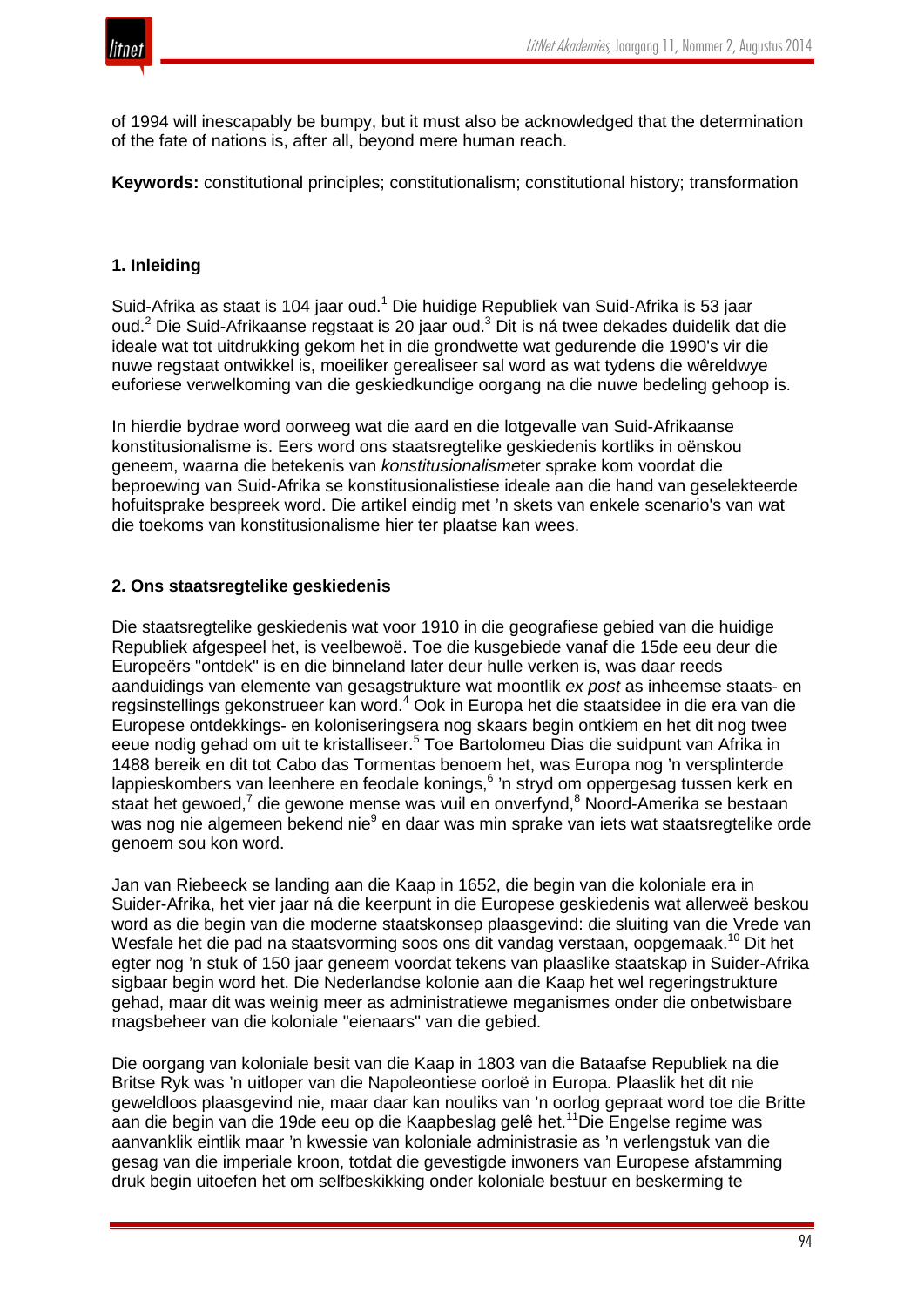

bekom.<sup>12</sup> Dit het egter verskeie oorloë geverg en nog 'n eeu geduur voordat ernstige oorweging gegee kon word aan die "stigting" van die eerste moderne staat in Suider-Afrika. Oorlog op Suider-Afrikaanse bodem het verskillende vorme aangeneem, maar kan meestal verstaan word as stryd oor die vestiging van gesag oor en beheer van grondgebied.<sup>13</sup>

Die eerste onafhanklike moderne staat op Suider-Afrikaanse bodem was die Zuid-Afrikaansche Republiek (Transvaal) wat in 1852 tot stand gekom het, spoedig gevolg deur die Republiek van de Oranje-Vrijstaat in 1854. Gesien teen die agtergrond van die feit dat staatsvorming in die middel van die 19de eeu in Europa nog nie naastenby wasdom bereik het nie, was die grondwette van die sogenaamde Boererepublieke nogal progressief. Die Transvaalse Grondwet van 1858 het swaar klem gelê op die skeiding van magte en op volksoewereiniteit,<sup>14</sup>terwyl die Vrystaatse Grondwet van 1854 duidelike tekens van Amerikaanse invloed, soos onbuigsaamheid (veeleisende wysigingsprosesse) en elemente van 'n handves van regte getoon het.<sup>15</sup>

Ná Uniewording in 1910 het Suid-Afrika, parallel met die ander groot Britse koloniale besittings, Australië en Kanada, teen 1931 tot 'n selfregerende dominium ontwikkel en in 1961 'n republiek onafhanklik van die Britse kroon uitgeroep. In die loop van hierdie tydperk is 'n komplekse poging, sogenaamde afsonderlike ontwikkeling, vir twee dekades lank aangewend om swart Suid-Afrikaners staatsregtelik te laat afskei in afsonderlike etniesgeorganiseerde eenhede ("tuislande"), waarvan vier (die sogenaamde TBVC-state) selfs tot onafhanklike republieke verklaar is. Rasseskeiding, 'n verskynsel wat reeds prominent in die 19de eeu was, is toenemend geïnstitusionaliseer (die gewraakte apartheidsbeleid), en het onvermydelik toenemend tot diskriminasie, rassespanning en weerstand gelei.

Die Koue Oorlog tussen die kapitalistiese Weste en kommunistiese Ooste wat kort ná die Tweede Wêreldoorlog ontketen is, het in Suider-Afrika die vorm aangeneem van kommunisties-gesteunde swart weerstandsbewegings wat 'n lae-intensiteit-oorlog teen koloniale magte en die wit-regeerde Suid-Afrika gevoer het. Aan die einde van die tagtigerjare, toe die USSR, en daarmee die kommunistiese staatseksperiment wat in 1917 revolusionêr begin het, in duie gestort het, kon 'n moeilike maar sinvolle proses van versoeningsonderhandelinge in Suid-Afrika van stapel gestuur word. Dit het uitgeloop op die herkonsolidasie van die land (onvoorwaardelike herinkorporering van die swart tuislande) en die inwerkingtreding op 27 April 1994 van die Grondwet van die Republiek van Suid-Afrika, 200 van 1993.

Nou was die Grondwet vir die eerste keer in die geskiedenis van Suid-Afrika die hoogste reg. Dit het ook die einde van parlementêre soewereiniteit, 'n grootliks misbruikte staatsregtelike produk van Britse kolonialisme, meegebring. Vir die eerste keer is jurisdiksie aan die howe verleen om reg te spreek aan die hand van die Grondwet as hoogste reg, waardeur die Suid-Afrikaanse regstelsel in sy geheel wesenlik verander is. Fundamentele regte is as dominerende eienskap van die Grondwet ingevoer en verskans, asook die beginsels van inklusiewe, populêre demokrasie. Dit het die grondslag vir die ontwikkeling van Suid-Afrikaanse konstitusionalisme gelê.

## **3. Wat is konstitusionalisme?**

Die wêreld gebruik toenemend dieselfde grondwetlike woordeskat – nie net in die regswetenskap nie, maar ook in die media, die politiek en internasionale betrekkinge. In die hedendaagse konteks van die staatsreg, maar ook die volkereg (waar die behoefte aan die groei is om meer struktuur aan die internasionale reg as dissipline te verleen),<sup>16</sup> is die gebruik van die term *konstitusionalisme* gewild. Verskillende reaksies kan egter verwag word op die vraag wat konstitusionalisme presies behels. Die rede vir die onpresiesheid moet nie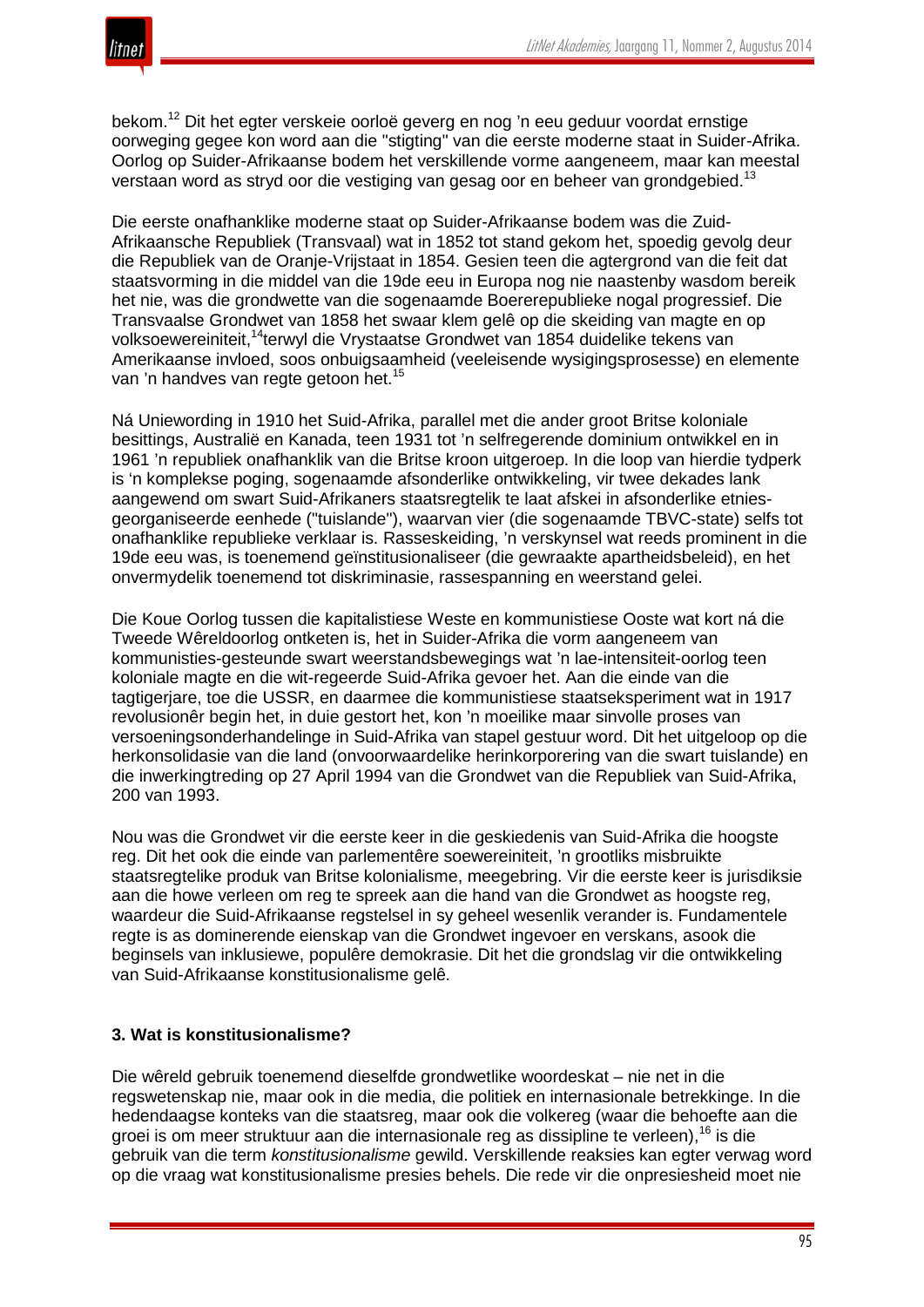

soseer gesoek word in fundamentele meningsverskille daaroor nie, maar wel in die breë drakrag van die woord. Dit is 'n gewilde woord met uiteenlopende beklemtoningsmoontlikhede, en dus in dieselfde epistemologiese kader as terme soos*demokrasie*, *rule of law* en *soewereiniteit*.

Hans Vorländer<sup>17</sup> identifiseer (onder meer!) die volgende gebruiksvariasies van *konstitusionalisme* in die literatuur:

- sosiale konstitusionalisme
- kruipende konstitusionalisme
- kompensasiekonstitusionalisme
- pluralistiese konstitusionalisme
- multidimensionele konstitusionalisme (wat die gedagte van grondwetlike kompromie of skikking inhou)
- kosmopolitaanse konstitusionalisme
- globale konstitusionalisme (met variasies soos *transnasionale konstitusionalisme*, en waarin daar soms selfs sprake is van 'n grondwet vir die mensdom en globale burgerlike grondwette)

In haar ontleding van die 1996-Grondwet van Suid-Afrika onderskei Oomen tussen konstitusionalisme as die idee dat daar eienskappe is wat grondliggend is aan die demokrasie wat selfs nie deur 'n meerderheidsparlement gewysig of vernietig kan word nie, en 'n "kultuur van konstitusionalisme". Hierdie "kultuur" het te doen met hoe die Grondwet tot stand gekom het, hoe dit regterlik vertolk word en wat deur middel van die Grondwet in die praktiese werklikheid bewerkstellig word.<sup>18</sup>

In navolging van Louis Henkin meen Ramcharan dat konstitusionalisme tot uitdrukking kom in die legitimiteit van 'n grondwet, grondwetlike beregbaarheid ("judicial review"), outentieke demokrasie, en 'n toerekeningsvatbare ("accountable") regering wat individuele menseregte respekteer en verseker en wat die bevrediging van basiese menslike behoeftes nastreef.<sup>1</sup>

'n Nuttige samevatting van die essensie van konstitusionalisme is voorsien deur Backer, wat  $dit$  beskry $f^{20}$  as

a system of classification, the principal object of which is to define the characteristics of constitutions, which is used to determine the legitimacy of a constitutional system either as conceived or implemented, based on the fundamental postulate of rule of law and grounded on values derived from a source beyond the control of any individual

Backer (2009:103) voer aan dit kom dan neer op 'n "*Weltanschauung,* a system of beliefs relating to power in the world, and specifically to that power that is asserted to organize and run a political organization, and its expression through law".

Ten spyte van die onpresiesheid van die begrip is die bestaan van 'n globaal gedeelde konstitusionalistiese woordeskat nuttig omdat dit betekenisvolle kommunikasie moontlik maak, die inneem van versoenbare standpunte bevorder, bruikbaar is vir (regs-)vergelyking en die potensiaal het om tot die verbeterde deel van waardes by te dra. Konstitusionalisme word, hoe dit ook al ingeklee word, verstaan as aanduidend van 'n gewenste grondwetlike toestand.

Wat konstitusionalisme in Afrika betref, het Yash Ghai in 1990 geredeneer<sup>21</sup> dat die ontwikkeling van konstitusionalisme in Europa toegeskryf moet word aan die vestiging van drie samestellende komponente, naamlik sekularisering, nasionalisering en die beperkende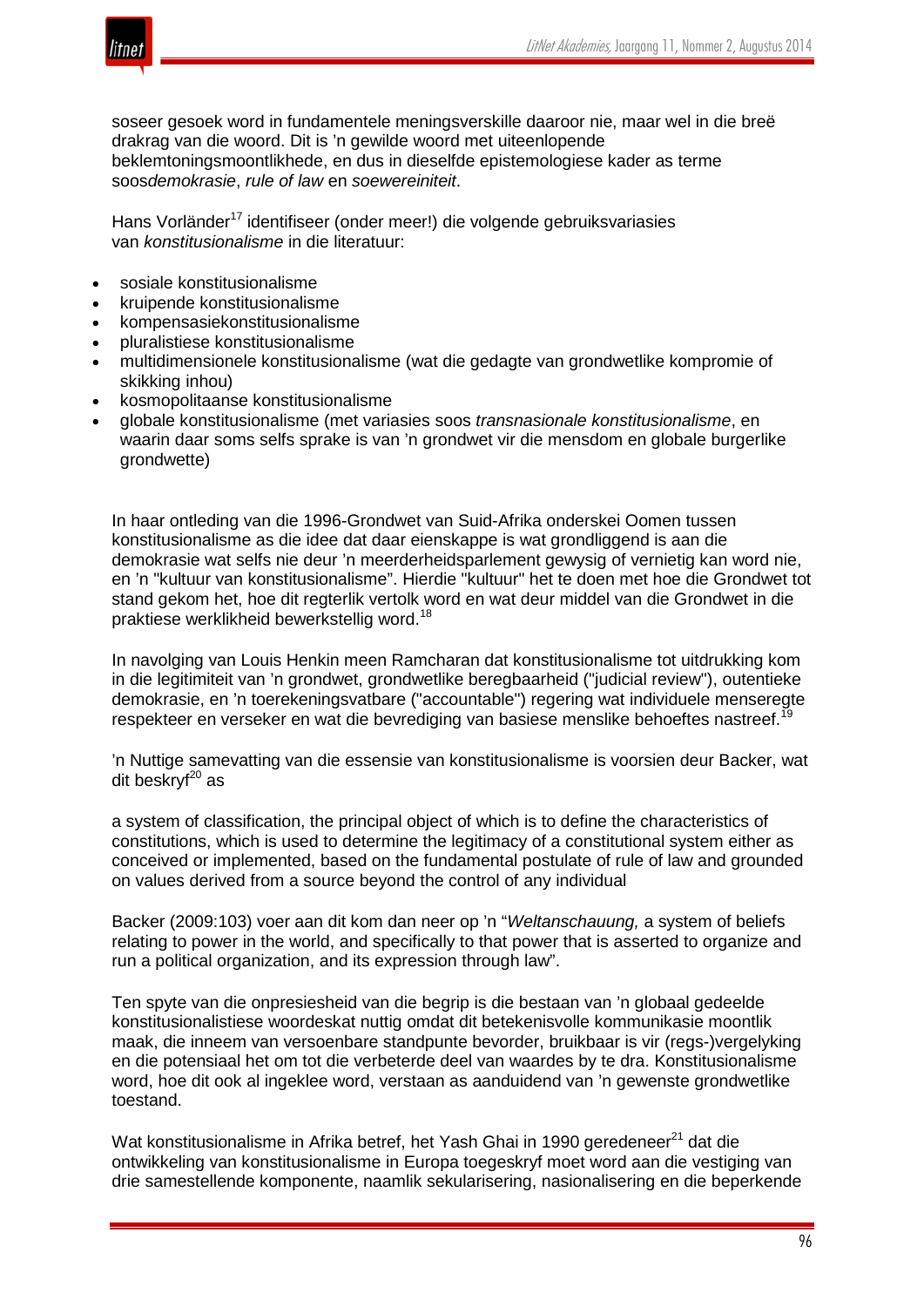skeiding van openbare magte. Aan die wortel daarvan, het hy gemeen, lê kapitalisme se behoefte aan voorspelbaarheid, berekenbaarheid en eiendomsekuriteit wat bewerkstellig word deur die idee van die algemene gelding van reëls om sowel diskriminasie as arbitrêre regeringsoptrede te voorkom, en wat tegelyk regterlike onderdanigheid en avontuurlikheid vermy. Volgens Ghai was hierdie onderliggende elemente nie teenwoordig toe konstitusionalisme Afrika bereik het nie, onder meer omdat Afrika-grondwette, anders as in Europa, nie organies uit die burgerlike gemeenskappe na vore gekom het nie, maar ontstaan het as 'n burokratiese meganisme wat van bo af opgelê is met die veronderstelling dat sosio-ekonomiese probleme daarmee opgelos sou kon word. Dit verklaar volgens hom die welbekende verskynsels in postkoloniale Afrika van korrupsie, outoritêre optrede, onstabiliteit en politieke patrimonium.

Ghai se beskrywing van hoe dit in die res van Afrika verloop het, is nie sonder kwalifikasie op Suid-Afrika van toepassing nie, aangesien die grondwetskrywende proses van 1990 tot 1996 nie van buite op die land afgedwing is nie, maar deur Suid-Afrikaners onder mekaar onderhandel, geformuleer en gepromulgeer is. Daar is egter wel 'n belangrike ooreenkoms, naamlik dat die onderliggende liberaal- en sosiaal-demokratiese<sup>22</sup> denke waarop die plaaslike Grondwet gefundeer is, nie diep wortels in die Suid-Afrikaanse bodem het nie. Dit het meegebring dat die omskakeling na konstitusionalisme die meeste van ons op 'n onvrywillige en steil leerkurwe geplaas het – en dat ons kollektief nog veel in hierdie verband moet leer.<sup>23</sup> Natuurlik mag dit nie beteken dat Suid-Afrika opgevoed moet word om die een of ander vreemde dogma te begin aanhang nie. Ons het self met mekaar ooreengekom om 'n plaaslike vorm van konstitusionalisme tot stand te bring. Om hierdie model te internaliseer, na te streef en uiteindelik te verwerklik, vereis egter nog heelwat inspanning.

Uit bostaande kort uiteensetting blyk dit dat daar groot verwarringspotensiaal oor die gebruik van die term*konstitusionalisme* bestaan. Nietemin kom die gebruik daarvan oral voor en skyn dit toenemend gebruik te word. Ten einde 'n greep daarop te kry, kan die belangrikste elemente van konstitusionalisme wat in die literatuur<sup>24</sup>geïdentifiseer word, in drie kategorieë ingedeel word, naamlik struktureel (oftewel formeel), substantief (oftewel normatief) en doktrinêr (leerstellig). Die strukturele komponente kan weer onderverdeel word in streng vereistes aan die een kant en meganismes en prosedures aan die ander kant. In tabelvorm kan dit soos volg voorgestel word:

| <b>STRUKTUREEL (FORMEEL)</b>                                                                                                   |                                                               | <b>SUBSTANTIEWE</b>                                                               |                                          |
|--------------------------------------------------------------------------------------------------------------------------------|---------------------------------------------------------------|-----------------------------------------------------------------------------------|------------------------------------------|
| <b>STRENG VEREISTES</b>                                                                                                        | <b>MEGANISMES EN</b><br><b>PROSEDURES</b>                     | (NORMATIEWE)<br><b>EIENSKAPPE</b>                                                 | <b>LEERSTELLIGE</b><br><b>KOMPONENTE</b> |
| Juridiese (gewoonlik<br>grondwetlike) verdeling<br>van staatsgesag onder<br>instellings en persone                             | Vry en regverdige<br>verkiesings met<br>veelpartydeelname     | Legitieme, nie-<br>arbitrêre regering met<br>die erkenning van<br>menswaardigheid | Rule of law /<br>regstaat                |
| Onafhanklikheid van die<br>howe                                                                                                | Regterlike<br>hersieningsjurisdiksie<br>("toetsingsreg")      | Legaliteit en<br>regsekerheid                                                     | Demokrasie                               |
| Regsregulering van die<br>wedersydse<br>verhoudings tussen<br>staatsorgane en van die<br>verhoudings tussen<br>staatsorgane en | Burgerlike beheer oor<br>die gewapende en<br>veiligheidsmagte | Respektering van die<br>skeiding van magte                                        | Populêre<br>soewereiniteit               |

## **Elemente van konstitusionalisme**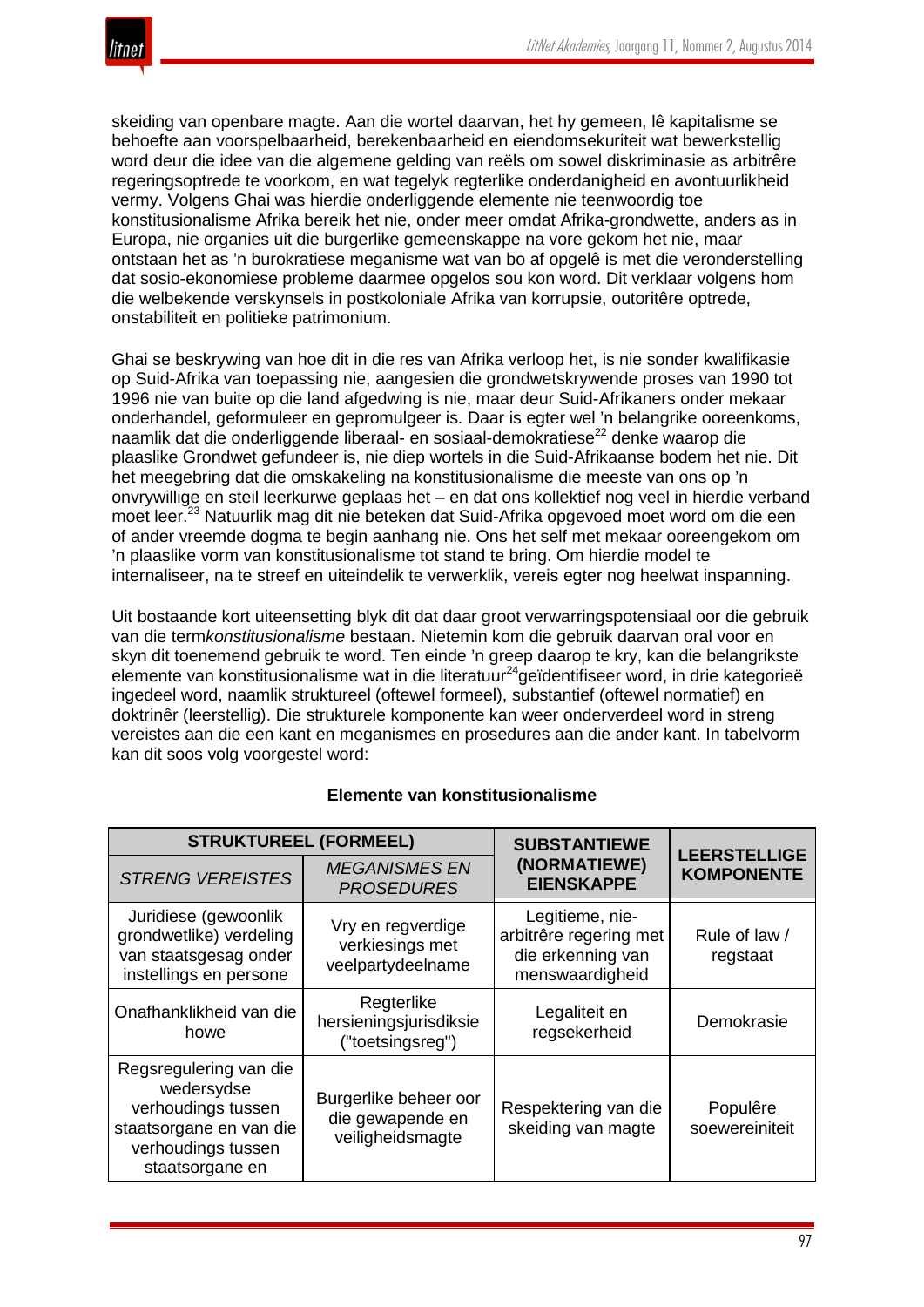

| individue                                                         |                                                                |                                                       |  |
|-------------------------------------------------------------------|----------------------------------------------------------------|-------------------------------------------------------|--|
| Vaste prosedures vir<br>wegewing, administrasie<br>en regspleging | Regsbeskerming teen<br>arbitrêre en onwettige<br>staatsoptrede | Populêre respek vir<br>die Grondwet<br>(legitimiteit) |  |
| Vermoë van die staat<br>om openbare orde te<br>handhaaf           | Verteenwoordigende en<br>verantwoordbare<br>regering           |                                                       |  |

Hierdie indeling moet natuurlik nie as onbuigsame kategorisering verstaan word nie, en ook nie noodwendig as volledig of dogmaties universeel nie. Dit kan egter van nut wees om 'n kompakte beeld te kry van wat gewoonlik onder *konstitusionalisme* tuisgebring en verstaan word. Vir hierdie bespreking kan dit ook as verwysingsbaken vir die beoordeling van die stand van konstitusionalisme in Suid-Afrika dien.

## **4. Die grondlegging van Suid-Afrikaanse konstitusionalisme**

Die ontstaansproses, inhoud en oogmerke van die 1993- en 1996-Grondwette is goed deur die wêreld ontvang. Die 1993-Grondwet is inderdaad 'n soort simbool van 'n wonderwerk wat deur welwillendheid en grootgeestigheid tot stand gebring is. Die legitimering deur die 1996-Grondwet van die grondslae wat in 1993 gelê is, het die seël op 'n navolgenswaardige proses van skikking en onderhandeling geplaas. Die produk was 'n grondwetlike bedeling waarna sedertdien in die internasionale literatuur roetinematig in dieselfde kategorie as ander invloedryke bedelings verwys word.<sup>25</sup> Suid-Afrikaanse konstitusionalisme soos vervat in die teks van die Grondwet geniet en verdien erkenning. Die Grondwette van 1993 en 1996 is produkte van intensiewe en inklusiewe onderhandeling waaraan verteenwoordigers van 'n wye spektrum Suid-Afrikaners, ook klein minderhede, vryelik kon deelneem. Die onderhandelingsprosesse en grondwetteksformulering is deurgaans ondersteun deur deskundige juriste, hoofsaaklik Suid-Afrikaners, maar met uiteenlopende agtergronde.<sup>26</sup>

Die kundigheid onderliggend aan die regsadvies wat die grondwetskrywende prosesse help dra het, het meegebring dat al die wesenlike elemente van konstitusionalisme soos dit globaal in die laaste dekade van die 20ste eeu verstaan is, in 'n outogtone, progressiewe, omvattende en waardegedrewe grondwetlike produk tuisgebring is. Dit het die fondament gelê vir 'n reeks suksesvolle demokratiese verkiesings en die totstandkoming van 'n konstitusionele hof wat spoedig wêreldwye erkenning ontvang het vir die lewering van rigtinggewende baanbrekerswerk wat nodig was vir die transformasie van die hele regsorde en vir die omskepping van wat in wese 'n oorlogsekonomie was tot een met die potensiaal om toonaangewend onder die opkomende ekonomieë van die wêreld te wees.

Die mees kompakte beeld van die Suid-Afrikaanse ambisie om konstitusionalisme te vestig, kan verkry word uit 'n oorsig van die "grondwetlike beginsels" wat as Bylae 4 van die 1993- Grondwet neergelê is as 'n bindende, en uiteindelik gerealiseerde, raamwerk vir die formulering van die 1996-Grondwet. Enkele aanwysings uit wat die voorrede van 1993 'n "plegtige ooreenkoms" genoem het, is voldoende om hierdie punt duidelik te stel:

- Beginsel II het niks minder nie as die verskansing en beregbaarheid van "alle universeel aanvaarde fundamentele regte, vryhede en burgerlike vryhede" vereis.
- Die primaat van die Grondwet is deur Beginsel IV verseker: "Die Grondwet moet die hoogste reg van die land wees. Dit moet alle staatsorgane op alle regeringsvlakke bind."
- Daar moet, ingevolge Beginsel VI, "'n verdeling van magte tussen die wetgewende, uitvoerende en regsprekende gesag wees, met gepaste wigte en teenwigte ten einde verantwoording, verantwoordbaarheid en openheid te verseker".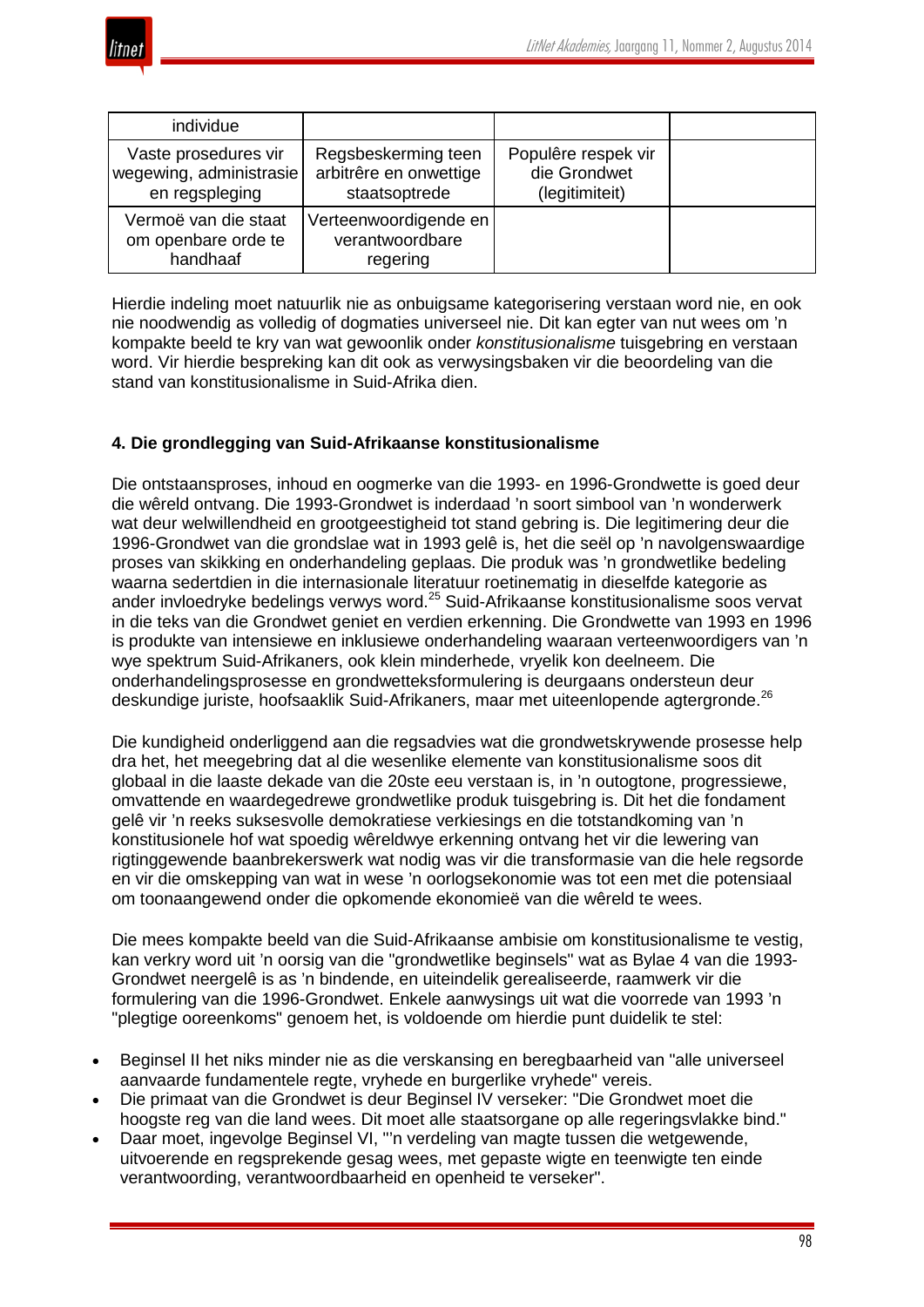

- Beginsel VII het grondwetlike beregbaarheid vereis: "Die regsprekende gesag moet oor die toepaslike kwalifikasies beskik, moet onafhanklik en onpartydig wees en moet oor die gesag en jurisdiksie beskik om die Grondwet en alle fundamentele regte te beskerm en af te dwing."
- 'n Grondwetlik-beskermde demokratiese bestel is deur Beginsel VIII ingebou: "Daar moet 'n verteenwoordigende regering wees wat 'n veelparty-demokrasie, gereelde verkiesings, universele volwasse stemreg, 'n gemeenskaplike kieserslys en, in die algemeen, proporsionele verteenwoordiging omvat."
- Die sleutelrol van die vrye toegang tot inligting is in Beginsel IX bevestig: "Voorsiening moet gemaak word vir vryheid van inligting, sodat daar toeganklike en verantwoordelike administrasie op alle regeringsvlakke kan wees."

Toe die konstitusionele hof aan die einde van 1996 ooreenkomstig die vereistes van die 1993-Grondwet gesertifiseer het dat die 1996-Grondwet voldoen het aan die eise van die grondwetlike beginsels,<sup>27</sup> is die formele fondament vir die ontplooiing van konstitusionalisme in Suid-Afrika gelê.

Voldoening deur die grondwetlike vergadering aan die eise van die grondwetlike beginsels het egter nie voorkom dat elemente in die "finale" Grondwet beland het wat die ondermyning van konstitusionalisme moontlik maak nie. Ten spyte van die stewige grondslag wat vir regstaatlikheid gelê is, is daar in 1996 'n achilleshiel vir konstitusionalisme, as't ware in die vorm van 'n paar genetiese defekte, in die Grondwet ingebou. So kon die welluidende bepalings in hoofstuk 10 van die Grondwet oor 'n effektiewe en onpartydige staatsadministrasie nie die gepolitiseerde herstrukturering van staatsinstellings soos die polisie, weermag, inligtingsdienste, staatsdiens en plaaslike regering teen onderwerping aan grootskaalse "personeelsuiwering" ooreenkomstig 'n beleid bekend as "kaderontplooiing" beskerm nie. Hierdie proses word allerweë, selfs deur die verantwoordelike beleidmakers,<sup>28</sup> erken as 'n sleuteloorsaak van die in duie storting van die openbare infrastruktuur en van betroubare dienslewering op alle vlakke. Daar is nietemin geen aanduiding van 'n voorneme om kaderontplooiing te staak voordat omvattende beheer oor alle "hefbome van mag" vir die ANC, wat tot dusver daarin kon slaag om 'n oorweldigende meerderheidstem by elkeen van die algemene verkiesings te verseker, verkry is nie.

Daar is egter 'n ernstiger genetiese defek in die Grondwet wat betrekking het op die sogenaamde politieke vertakkinge van die staatsowerheid wat uit die voorgrondwetlike bedeling nageboots is. Suid-Afrika het die Brits-koloniale regeringstruktuur van die kroon wat deur 'n goewerneur-generaal as staatshoof verteenwoordig is, geërf. Die regeringshoofskap was dan volgens die Westminster-model in die hande van 'n eerste minister. Toe hierdie model in opdrag van die voormalige staatspresident, mnr. P.W. Botha, hersien is, het die Grondwet van die Republiek van Suid-Afrika, 110 van 1983 die funksies van die simboliese staatshoof met dié van die eerste minister verenig. Hoewel die voormalige eerste minister as bekleër van die regeringshoofamp reeds in 'n buitengewoon magtige posisie was, het die toevoeging daaraan van die staatshoofskap die atmosfeer rondom die nuwe staatspresidentsamp van onbetwyfelbare oppergesag geskep. Die staatspresident was nou in volle beheer van sowel die uitvoerende as die wetgewende gesag. Die ampsbekleër was nou staatsregtelik feitlik onaantasbaar, behalwe vanuit interne partypolitieke kanale. Die geskiedenis van die uittrede van mnr. Botha getuig hiervan.

Die 1993-Grondwet het voorsiening gemaak vir die skepping van 'n veelparty- Regering van Nasionale Eenheid. Die magskonfigurasie van die 1983-Grondwet is egter deur die 1996- Grondwet laat herleef. Tans is die president sowel staatshoof as regeringshoof.<sup>29</sup> As regeringshoof stel hy nie net die adjunkpresident en die kabinetministers aan nie, maar kan hy enigeen van hulle te eniger tyd ontslaan.<sup>30</sup> As regeringshoof stel die president ook die bevelvoerder van die gewapende magte, die nasionale polisiekommissaris en die hoofde van die staatsinligtingsdienste aan.<sup>31</sup> Voeg daarby dat parlementêre wetgewing feitlik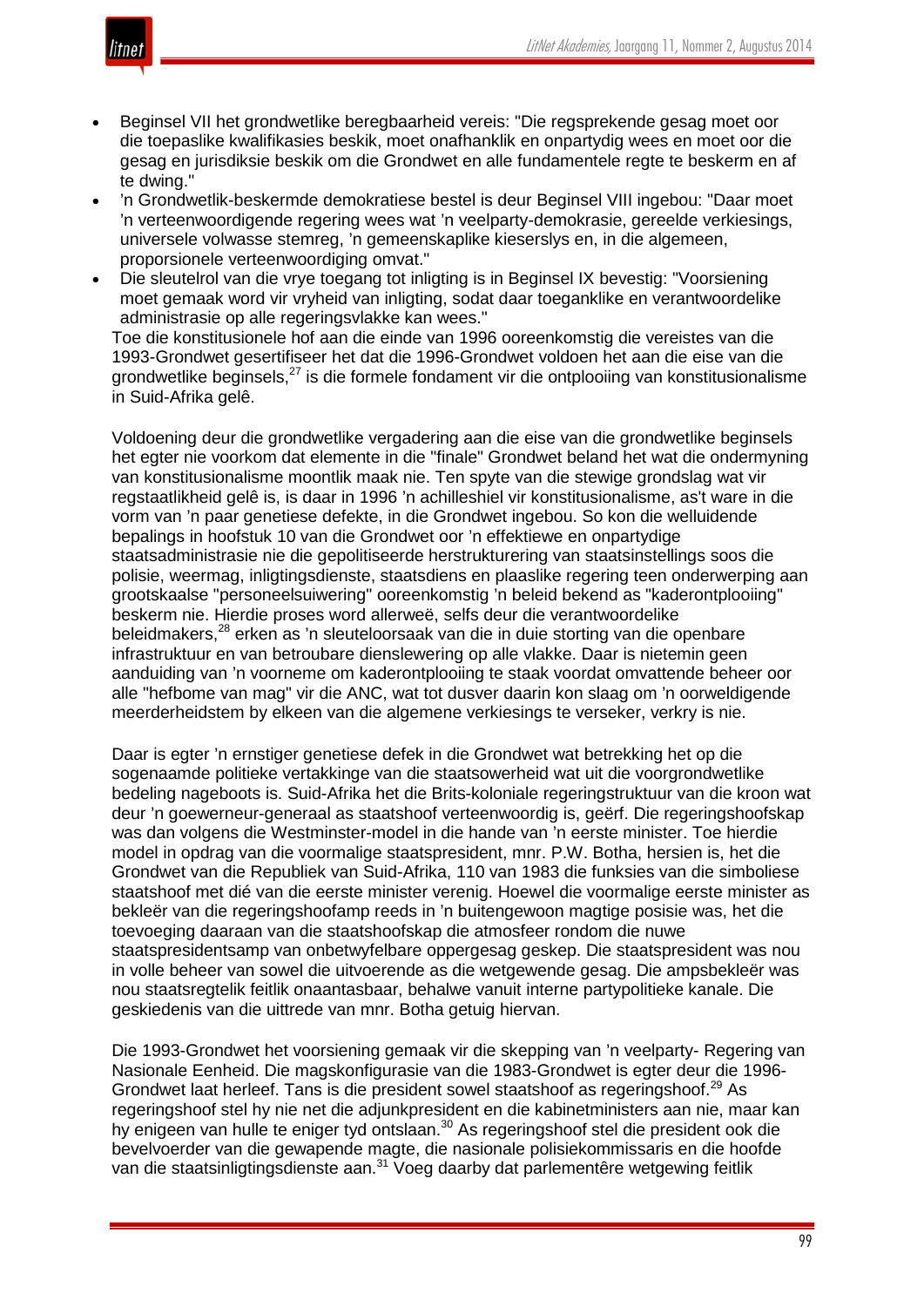

uitsluitlik deur die kabinet, waarvan die president die voorsitter is, geïnisieer word en nie aan die parlement voorgelê word alvorens die kabinet dit goedgekeur het nie.<sup>32</sup>

So word die leier van die politieke party wat die meerderheidstem ná 'n algemene verkiesing verkry het, en wat dan deur die parlement tot president verkies word,<sup>33</sup> in 'n besonder magtige posisie geplaas. Dit veroorsaak dat elke lid van die uitvoerende gesag vir sy of haar politieke, uitvoerende, administratiewe en wetgewende werksaamhede volkome afhanklik is van die goedgesindheid en goedkeuring van die president. Die president se afkeuring kan fataal wees vir die politieke en professionele loopbane en aspirasies van sleutelfigure in die staatstruktuur. Ten spyte, dus, van die formele transformasie van Suid-Afrika uit 'n bedeling van parlementêre soewereiniteit na konstitusionalisme, is hierdie transformasie gebrekkig in een belangrike opsig, naamlik die sinvolle en gebalanseerde verdeling van uitvoerende gesag onder verskeie persone en staatsinstellings.

## **5. Die beproewing van Suid-Afrikaanse konstitusionalisme**

Soos die staatsregtelike geskiedenis van die wêreld ons meermale geleer het, is die skryf en aanname van 'n grondwet geen waarborg dat dit wat daarin as ideaal gestel word, gerealiseer sal word nie. Die klassieke voorbeeld<sup>34</sup> hiervan is die grondwetlike produkte van die Franse revolusie, naamlik die eerste grondwet van die Franse republiek van 1791, die tweede grondwet van 1793, opgevolg deur die derde grondwet van 1795. Die Suid-Afrikaanse grondwetlike transformasie<sup>35</sup> van die afgelope twee dekades het egter tot dusver meer sukses met die behoud van die grondwetteks as dié van die vroeë Franse republieke behaal. 'n Wesenlike vraag is egter in watter mate 'n ware konstitusionalistiese kultuur in die land tot stand gekom het. Insig hieroor kan gesoek word in gegewens oor die implementering van die grondwette sedert 1994 soos dit uit byvoorbeeld wetgewing en regspraak blyk. Om dit sinvol te kan doen, is dit onvermydelik dat nie soseer aan die noemenswaardige suksesse van die Republiek sedert 1994 aandag gegee word nie, maar veral aan gebeure wat gesien kan word as aanduidings van ontrou aan die ideale van konstitusionalisme.

Dit is ongelukkig eintlik 'n universele gemeenplaas dat seksionele politieke belang 'n prominente vyand van konstitusionalisme is. Per slot van rekening is 'n belangrike bestaansrede vir 'n beregbare grondwet met verhewe werking om die willekeur van politieke maghebbers te beperk. Gevolglik is dit nie vreemd in die konstitusionele wêreld nie dat heelwat grondwetlike regspraak met feite handel wat daarop dui dat regeringslui die perke van hulle gesag toets of probeer oorskry en dan met regsmiddele beteuel moet word. In die jare wat op die formele oorskakeling van parlementêre (en dus eintlik uitvoerende) soewereiniteit na grondwetlik-gemandateerde konstitusionalisme gevolg het, het 'n prominente meganisme van subtiele ontrou aan die Grondwet die vorm aangeneem van selektiewe versuim om sekere bepalings te implementeer, te ondersteun of gebalanseerd toe te pas. Enkele voorbeelde hiervan is:

- die kroniese onderfinansiering van staatsinstellings wat grondwetlike demokrasie ondersteun (die sogenaamde hoofstuk 9-instellings)<sup>36</sup>
- flagrante skending van die eise van artikel 195(1)(i) van die Grondwet, wat vereis dat die indiensnemingsbeleid van die staatsdiens gebaseer moet wees op onder meer kundigheid, objektiwiteit en regverdigheid<sup>3</sup>
- versuim om die bepalings van artikel 6 oor taal na te kom of te implementeer<sup>38</sup>
- selektiewe toepassing en interpretasie van die gelykheidseis van artikel 9.<sup>39</sup> Hoewel hierdie soort optrede nie geregverdig kan word nie, kan dit verklaar word aan die hand daarvan dat 'n kultuur van konstitusionalisme nooit vantevore in Suid-Afrika bestaan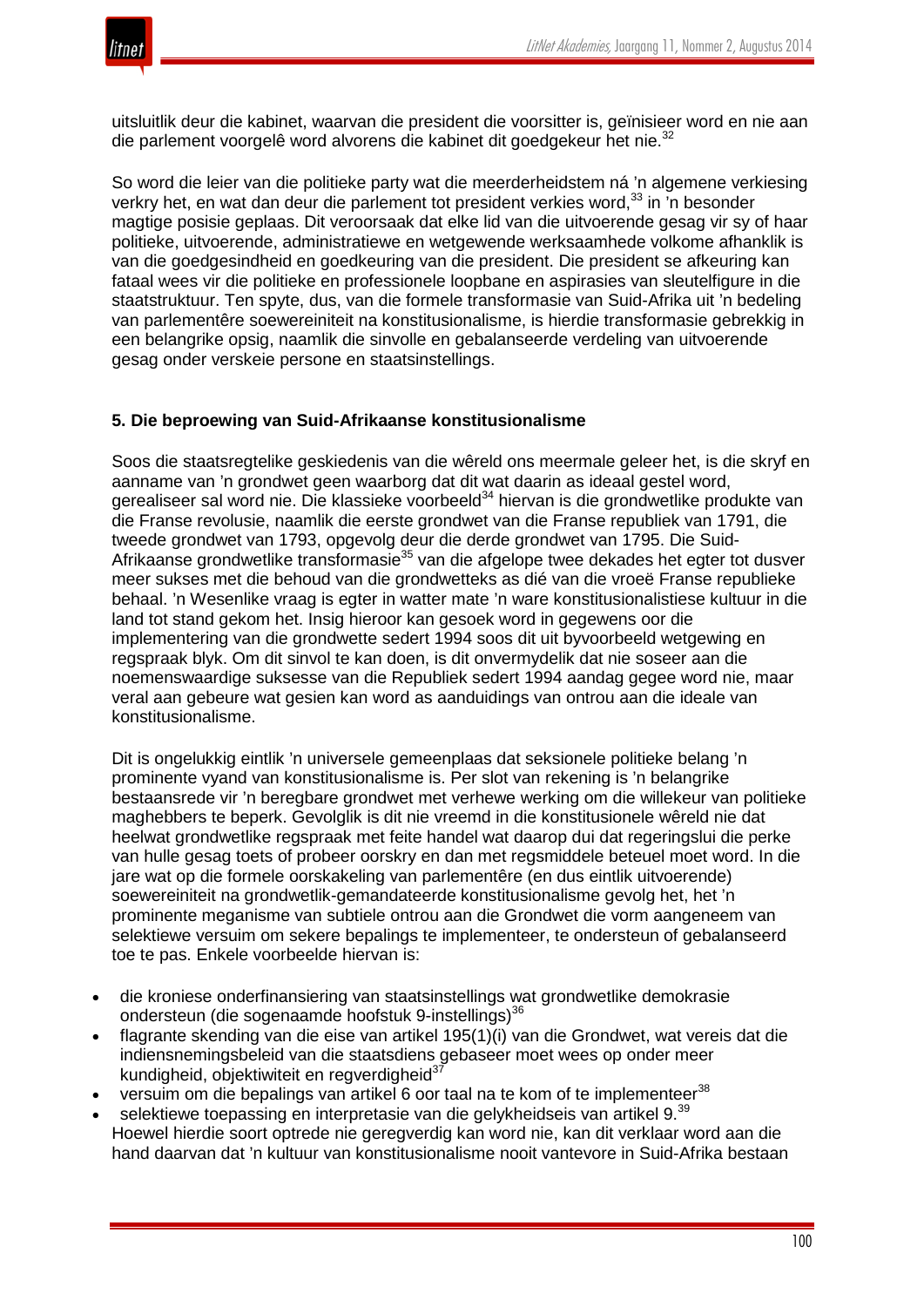

het nie, en ook nie tot stand gebring kon word by wyse van die spreekwoordelike pennestreep waardeur ons grondwette tot stand gebring is nie.<sup>40</sup>

Benewens die gemelde voorbeelde van selektiewe implementering en weerhouding van ondersteuning van elemente van die Grondwet wat as polities ongeleë beskou is, het heelwat regspraak 'n soortgelyke verhaal te vertel. Oor die algemeen kan daarteenoor gesê word dat die grondwetlike regspleging van die afgelope twee dekades die mees bemoedigende tekens bevat dat konstitusionalisme in Suid-Afrika wortel kan skiet.

Dit is derhalwe die moeite werd om van ietwat meer besonderhede van 'n paar gewysde sake, uitgesoek as voorbeelde van sowel bedenklike regeringsoptrede as balanserende regspraak, kennis te neem.

#### *5.1 Selektiewe begenadiging*

'n Reeks sake<sup>41</sup> wat te doen gehad het met aansoeke om begenadiging deur die president, spreek van die politieke misbruik van owerheidsgesag in al drie sy verskyningsvorme: uitvoerend, wetgewend en regsprekend. Die betrokke sake het gehandel oor mense wat weens ernstige misdade veroordeel is, maar beweer het dat hulle in die gees van die waarheids-en-versoeningsproses vergeefbare politieke motiewe gehad het toe hulle die misdade gepleeg het.

Aan 33 lede van die ANC en die PAC wie se aansoeke om amnestie deur die Waarheids-en-Versoeningskommissie (WVK) van die hand gewys is, het president Mbeki presidensiële begenadiging ingevolge die Grondwet toegestaan kort nadat die kommissie ontbind is. Dit het daartoe aanleiding gegee dat 'n stuk of 384 lede van die IVP wat nie aan die WVKverrigtinge wou deelneem nie, in Mei 2002 ook by die minister van justisie aansoek gedoen het om presidensiële begenadiging op sterkte daarvan dat hulle vir misdade veroordeel was wat hulle met politieke motiewe sou gepleeg het.

Begenadiging het 'n lang geskiedenis in ons en ander lande se reg. Die bestaan van begenadiging as koninklike prerogatief in Engeland is reeds in die 17de eeu geboekstaaf.<sup>42</sup> Mettertyd het die uitoefening van die begenadigingsprerogatief in die hande van die Britse kabinet beland en is ook so oorgeplant in die Brits-koloniale staatsreg van die Unie van Suid-Afrika.<sup>43</sup> Vandaar dat dit tussen 1961 en 1994 by die staatspresident berus het,<sup>44</sup> en nou uiteindelik (nou nie meer as prerogatief nie, maar as staatshoofsfunksie) by die huidige bekleër van die presidentsamp.<sup>45</sup>

Van die aansoeke deur die IVP-lede om presidensiële begenadiging in 2002 het niks gekom nie, totdat daar vrae daaroor in die parlement gevra is. In September 2005 het die President verklaar dat hy nog nie die aansoeke gesien het nie en dat hy die Minister opdrag gegee het om dit te prosesseer en aan hom voor te lê. Steeds niks het daarvan gekom nie, totdat president Mbeki in November 2007 in die parlement aangekondig dat hy in besit was van meer as 'n duisend begenadigingsaansoeke van veroordeeldes wat na bewering politieke motiewe by die pleging van hulle misdade gehad het en dat hy 'n nuwe proses van stapel gestuur het om hierdie aansoeke in die gees van die WVK te laat oorweeg, onder meer deur 'n veelparty parlementêre verwysingsgroep. Hierdeur het daar 'n verwarrende vermenging van begenadiging en amnestie plaasgevind. Amnestie is 'n eeue oue verskynsel wat met vredesluiting aan die einde van oorloë geassosieer word met die weerhouding van wraakhandelinge teen verloorders: die begripswortel van die woord is dieselfde as dié van *amnesia*. 46

In Februarie 2008 het die hooggeregshof in Pretoria die Minister beveel om binne drie maande te doen wat nodig mag wees om die President daartoe in staat te stel om sy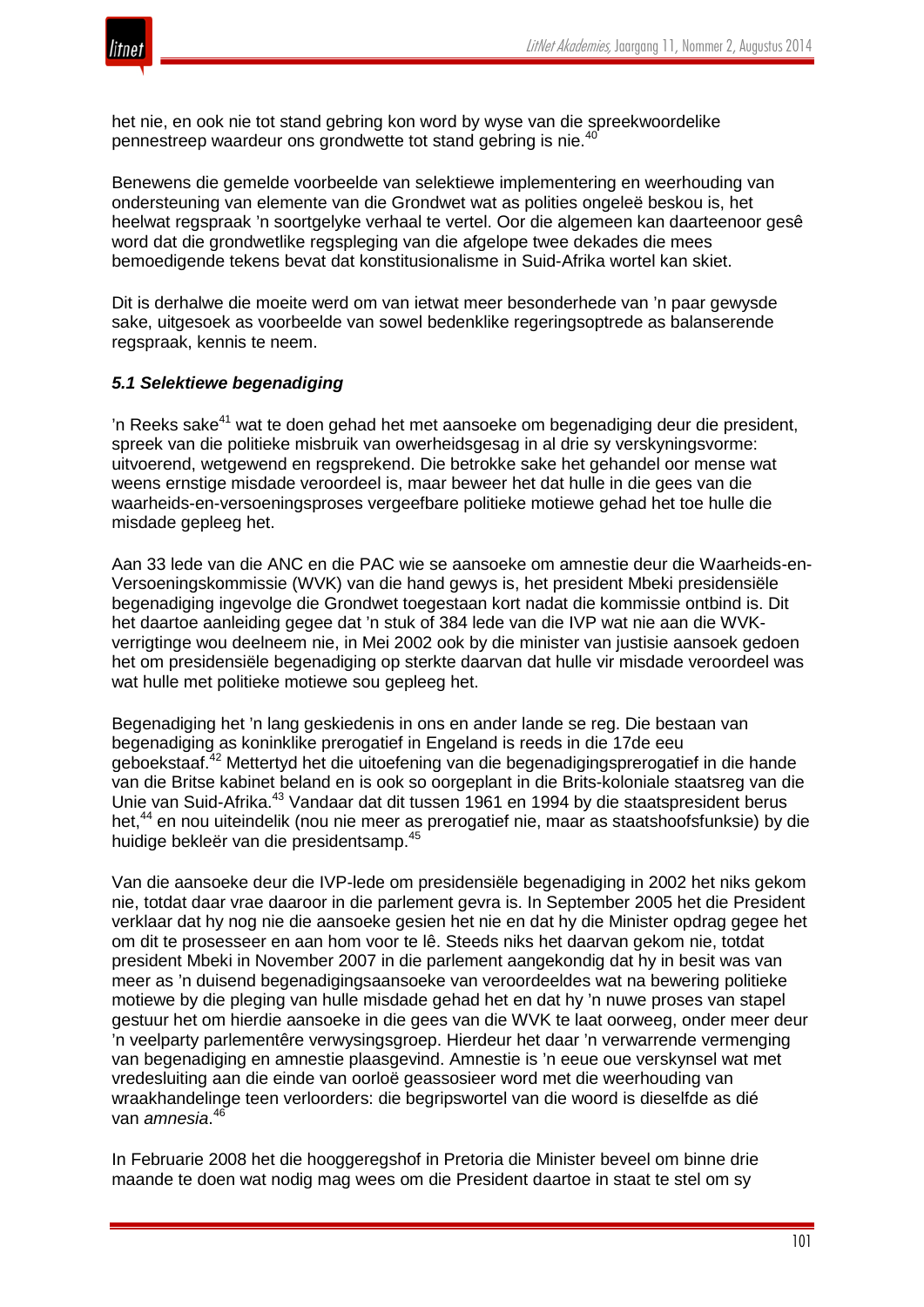

verpligtinge ingevolge die begenadigingsproses na te kom. Teen hierdie bevel het die Minister na die hoogste hof van appèl geappelleer. Intussen is president Mbeki deur president Motlanthe, en kort daarna deur president Zuma, vervang. Die hoogste hof van appèl het die Minister se appèlaansoek in Maart 2009 van die hand gewys, waarna die Minister suksesvol na die konstitusionele hof geappelleer het.

Intussen het die parlementêre verwysingsgroep aansoeke geprosesseer, maar die verrigtinge was nie deursigtig nie. 'n Groep nieregeringsorganisasies het gevolglik die hooggeregshof in Pretoria genader om 'n interdik teen die President om hom te verbied om enige aansoeke om begenadiging toe te staan alvorens hy die slagoffers van die applikante se misdade geleentheid gegee het om insette oor die aansoeke te lewer. Die hof is deur die aansoek oortuig en het die interdik teen die President toegestaan. Hierteen het een van die applikante, ironies ondersteun deur die Minister en die President, appèl regstreeks na die konstitusionele hof aangeteken.

Die appèl van die Minister teen die bevel om vordering te maak met die oorspronklike aansoeke het geslaag op grond daarvan dat dit, ten spyte daarvan dat die versuim van die Minister om sy pligte vir nagenoeg ses jaar na te kom, nie die minister was wat oorspronklik gedagvaar moes gewees het nie, maar die president, wat die enigste is wat begenadiging mag toestaan. Die IVP-lede het toe dadelik weer die konstitusionele hof genader om die President te beveel om die aansoeke om begenadiging te oorweeg.

Twee afsonderlike maar verbandhoudende kwessies het dus die aandag van die konstitusionele hof geverg: eerstens die regmatigheid al dan nie van die versuim van die President om die begenadigingsaansoeke binne 'n redelike tyd af te handel, en tweedens die vraag of hy verplig was om vertoë van slagoffers van die betrokke misdade aan te hoor. Die konstitusionele hof het die hooggeregshof se bevinding dat slagoffers aangehoor moet word, bevestig en was 'n maand later gereed om uitspraak in die vertragingskwessie te lewer.

In Februarie 2010, terwyl die vertragingskwessie reeds aanhangig gemaak was, reik die presidensie 'n verklaring uit waarin gesê word dat die President 'n eedsverklaring aan die konstitusionele hof voorgelê het waarin die hof versoek is om nie die applikante se aansoek toe te staan nie, aangesien hy intussen al die aansoeke oorweeg het en die meeste daarvan van die hand gewys het, maar die oorblywende aansoeke nie kon oorweeg nie, aangesien hy deur die hooggeregshof verplig is om eers aan slagoffers die geleentheid te gee om aan hom voorleggings te maak!

'n Vraag wat oor hierdie sake opduik, is wat gedoen kan word om 'n regering tot optrede te beweeg waar diskresionêre besluite geneem moet word. Dit hou natuurlik ook verband met die interaksie en die verhouding tussen die howe en die uitvoerende gesag. Die siniese aanwending van die hofproses as 'n vertragingsmeganisme deur die uitvoerende gesag strook hoegenaamd nie met die waardes wat konstitusionalisme onderlê nie.<sup>47</sup>

## *5.2 Skerpioene en Valke*

Die omstrede ontbinding van die Skerpioene is in 2011 deur die konstitusionele hof oorweeg.<sup>48</sup> Hierdie ontbinding is bewerkstellig deur die invoeging van 'n hoofstuk in die Wet op die Suid-Afrikaanse Polisiediens 68 van 1995, waardeur die SAPD se direktoraat vir die ondersoek van prioriteitsmisdade, bekend as die Valke, tot stand gebring is. Mnr. Glenister het van meet af aan die ontbinding van die Skerpioene in die howe teengestaan. Waaroor die konstitusionele hof uiteindelik moes beslis, was of die nuwe hoofstuk in die Polisiewet grondwetlik geldig was al dan nie.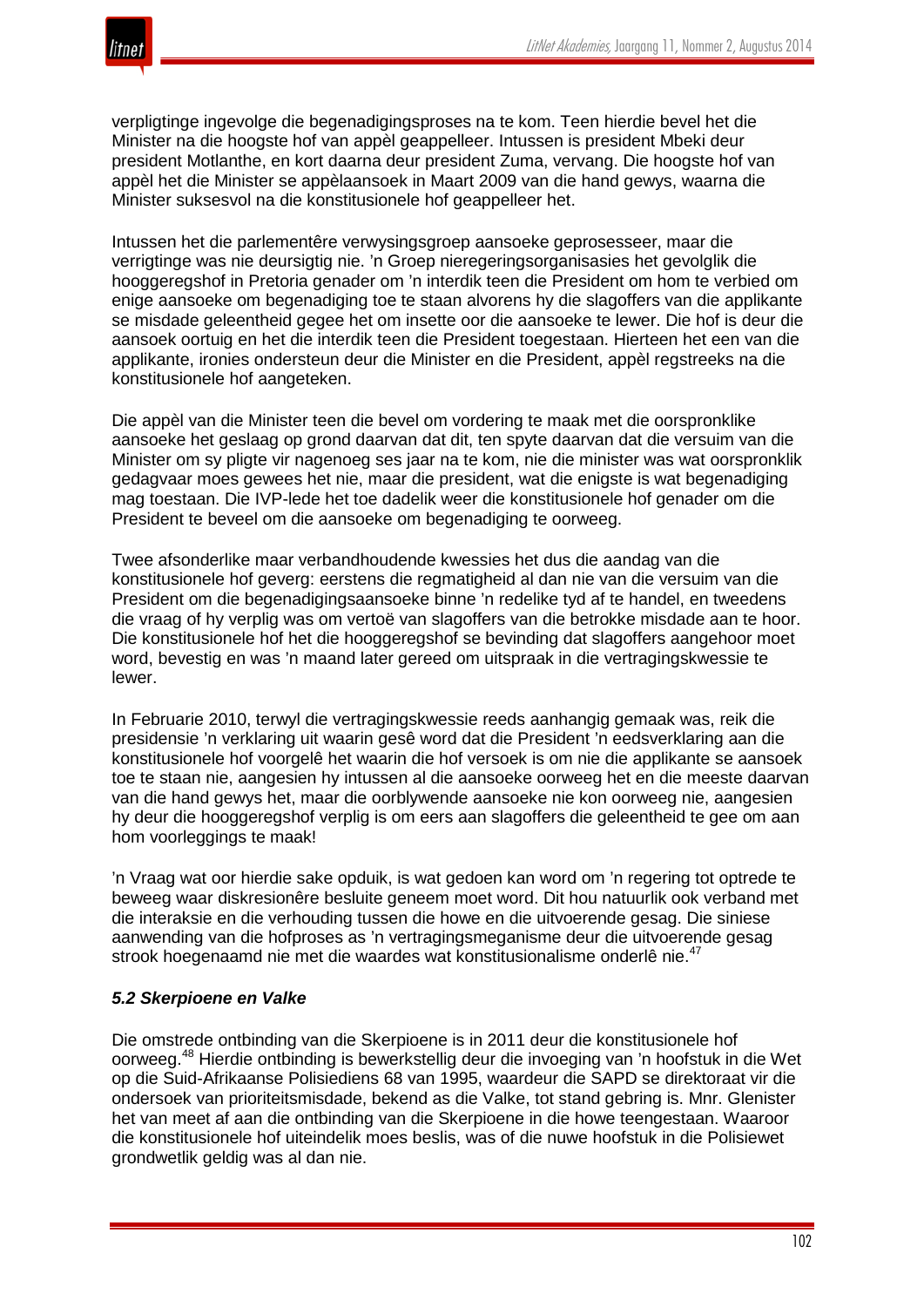

Die hof was hieroor 5 teen 4 verdeel. Die meerderheid het beslis dat die hoofstuk ongrondwetlik was. Die gronde vir hierdie bevinding was eerstens dat die Grondwet van die staat verwag om 'n onafhanklike liggaam tot stand te bring om korrupsie en georganiseerde misdaad te bekamp. Tweedens bevind die hof dat die wet nie voldoende voorsiening maak vir die onafhanklikheid van die Valke nie, aangesien hulle struktuur en funksionering nie voldoende teen politieke inmenging geïsoleer is nie. 'n Interessante dimensie van die uitsprake is die geskil tussen die meerderheid en minderheid oor die rol van die volkereg. Waar die minderheid (na uitgebreide motivering) geen steun gevind het in die argument dat verpligtinge van die land ingevolge internasionale instrumente wat die parlement bekragtig het (maar nie in wetgewing omgesit het nie), die parlement gebind het nie, het die meerderheid bevind dat die statutêre strukture wat die Valke tot stand gebring het,

offends the constitutional obligation resting on Parliament to create an independent anticorruption entity, which is both intrinsic to the Constitution itself and which Parliament assumed when it approved the relevant international instruments, including the UN Convention [against Corruption, 2003].<sup>49</sup>

Die hof het die verklaring van ongeldigheid van die Wet vir 18 maande opgeskort om die parlement die geleentheid te gee om die tekortkoming in die Wet reg te stel. Die minderheidsuitspraak (vier regters) se siening was dat, hoewel die staat verplig is om korrupsie en georganiseerde misdaad te bekamp, die Grondwet nie spesifiek vereis dat 'n onafhanklike eenheid gestig moet word nie.

#### *5.3 Burokratiese ongeduld te midde van swak onderwysadministrasie*

In die sogenaamde *Hoërskool Ermelo*-saak<sup>50</sup> het dit gegaan oor die grondwetlike reg om in die amptelike taal van 'n mens se keuse onderrig te ontvang en oor die hoof van die provinsiale Departement van Onderwys (departementshoof) se gesag om die beheerliggaam van 'n skool se funksie om die skool se taalbeleid te bepaal, terug te trek. In die hoogste hof van appèl is beslis dat die nasionale Skolewet 84 van 1996 nie die departementshoof gemagtig het om die beheerliggaam se funksie terug te trek en 'n tussentydse komitee te benoem om die taalbeleid te bepaal nie. Die departementshoof en die nasionale minister van onderwys het teen dié beslissing geappelleer. Die departementshoof het geargumenteer dat sy optrede in die lig van die tekort aan klaskamerruimte vir onderrig in Engels redelik was, terwyl die skool die standpunt gehuldig het dat die saak nie oor taalbeleid gehandel het nie, maar oor die onregmatige administratiewe handelinge van die departementshoof.

Die konstitusionele hof beslis dat die departementshoof wel met die taalbeleid van 'n beheerliggaam mag inmeng op grond van die grondwetlike reg om onderrig in die taal van jou keuse te ontvang, maar dat die benoeming van 'n tussentydse komitee om die taalbeleid van die skool te wysig nie deur die Skolewet gemagtig is nie. Die hof het die departement oor die kole gehaal omdat daar nie betyds voorsiening gemaak is vir voldoende ruimtes om al die kinders wat geregtig is op onderrig te akkommodeer nie, maar ook aangedui dat die skool sy taalbeleid in die lig van die omstandighede (krimpende getalle Afrikaanse leerlinge en die behoefte aan ruimtes, die eise van die Grondwet en die Skolewet) behoort te hersien. Die departementshoof se appèl is dus van die hand gewys, maar die hof het die beheerraad beveel om sy taalbeleid te hersien en voor 'n spesifieke datum daaroor aan die hof te rapporteer; die departementshoof is beveel om aan die hof verslag te doen oor die stappe wat gedoen is om te verseker dat daar genoeg klaskamerruimtes beskikbaar kom om vir onderrig in Engels voorsiening te maak.

In 2011 was die Rivonia Primary School die toneel van nog 'n onderwysdrama waar die konstitusionele hof die provinsiale onderwysadministrateurs vir hulle ongeduldige en onredelike optrede oor die vingers getik het. Die skool se beheerraad het, ooreenkomstig die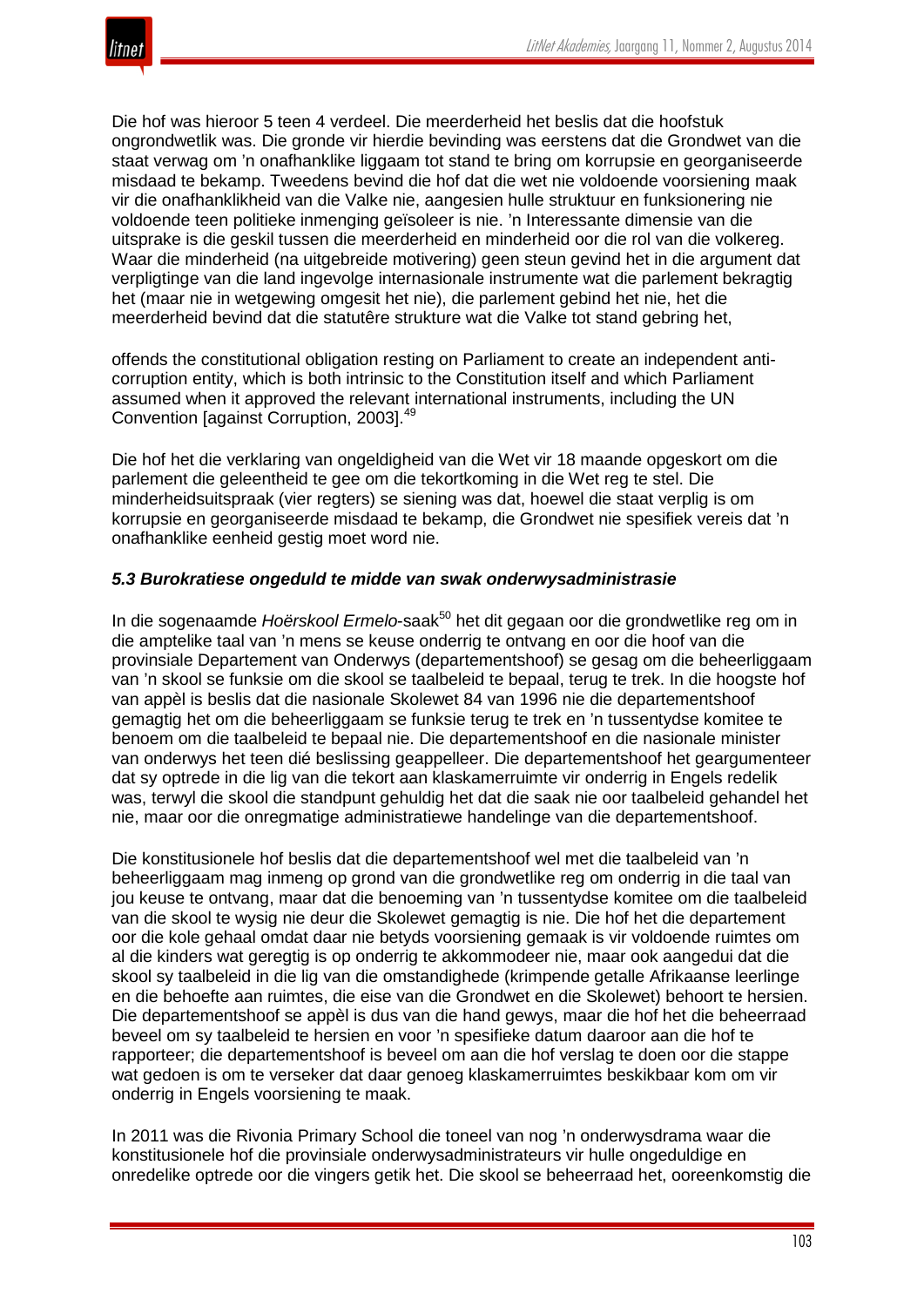

bepalings van Skolewet van 1996, die kapasiteit van die skool vir die toelating van leerlinge neergelê. 'n Swart dogtertjie se moeder het aansoek gedoen om die plasing van haar kind in die skool, maar sy is chronologies volgens die indieningsdatum van die aansoek op 'n waglys geplaas omdat die voorafbepaalde kapasiteit vir graad 1-klasse reeds bereik was. Die moeder het haar tot die provinsiale owerhede gewend om haar kind geplaas te kry, waarop sy onder begeleiding van 'n provinsiale amptenaar by die skool opgedaag het. Die amptenaar het die skoolhoof meegedeel dat haar funksie om oor die toelating van kinders tot die skool te besluit terstond beëindig is en dat hierdie funksie voortaan deur hom uitgeoefen sou word, waarop hy die kind sonder meer na 'n klas in die skool geneem het en haar by 'n bank wat vir 'n kind met leerprobleme gereserveer was, sitgemaak het. Die skoolhoof is later dissiplinêr vervolg.

Die vraag of die besluit oor die getallevermoë van die skool uitsluitlik by die skool se beheerraad berus het, en of die hoof van die provinsiale onderwysdepartement (ook) daaroor kon besluit, is deur hierdie gebeure in die sentrum geplaas. Die saak het langs die weg van die Suid-Gautengse hooggeregshof, via die hoogste hof van appèl, in 2013 voor die konstitusionele hof beland.<sup>51</sup> In die meerderheidsuitspraak (twee regters van die konstitusionele hof het die hardhandige optrede van die amptenare goedgekeur) is die sentraliteit van die Grondwet as verwysingspunt beklemtoon. Volgens die hof ontstaan probleme van hierdie aard "when we lose sight of that reference point".<sup>52</sup> Die hof bevind dat skooltoelatingsbeleid in belang van die bevordering van gelyke onderwysgeleenthede buigsaam toegepas moet word,<sup>53</sup> maar terselfdertyd dat die administratiewe mislukkings, swak beplanning en brute hantering van die aangeleentheid deur die departement op onbillike administratiewe optrede neergekom het.<sup>54</sup> Die hof het die provinsiale regering se optrede met die volgende diktum as strydig met die gees van konstitusionalisme gekenmerk:<sup>55</sup>

[T]he manner in which the Gauteng HOD ... exercised his powers completely upended the process. The heavy-handed approach he used when making his decision raised the spectre that the Department would use its powers to deal with systemic capacity problems in the province without any regard for the role of school governing bodies in the Schools Act's carefully crafted partnership model.

## *5.4 Belastering van 'n moordenaar*

Die vraag waarmee die konstitusionele hof in 2011 in die *McBride*-saak<sup>56</sup> moes handel, was of daar na 'n persoon wat skuldig bevind is aan moord en ter dood veroordeel is, maar aan wie amnestie deur die WVK vir die misdaad toegestaan is, steeds verwys kon word as 'n misdadiger en 'n moordenaar.

Die betrokke persoon, mnr. Robert McBride, was in 2003 'n kandidaat vir die pos as hoof van Ekurhuleni se metropolitaanse polisie. Die koerant het in 'n aantal artikels en hoofberigte die mening uitgespreek dat McBride nie 'n geskikte kandidaat was nie, omdat hy, ten spyte daarvan dat hy amnestie ontvang het, 'n misdadiger en moordenaar was. Verder het die koerant verwys na wat McBride se "dubious flirtation with alleged gun dealers in Mozambique" in 1998 genoem is.

McBride het die koerant en die betrokke joernaliste weens laster gedagvaar. Die verweer van die kant van die koerant was dat die kommentaar oor 'n aangeleentheid wat van openbare belang was, gehandel het, dat dit billike kommentaar was en dat die feite waarop die kommentaar berus het, die waarheid was. In die hooggeregshof het McBride geslaag en genoegdoening van R200 000 is aan hom toegestaan. In die hoogste hof van appèl is die genoegdoeningsbedrag na R150 000 verminder op sterkte van 'n bevinding dat McBride nie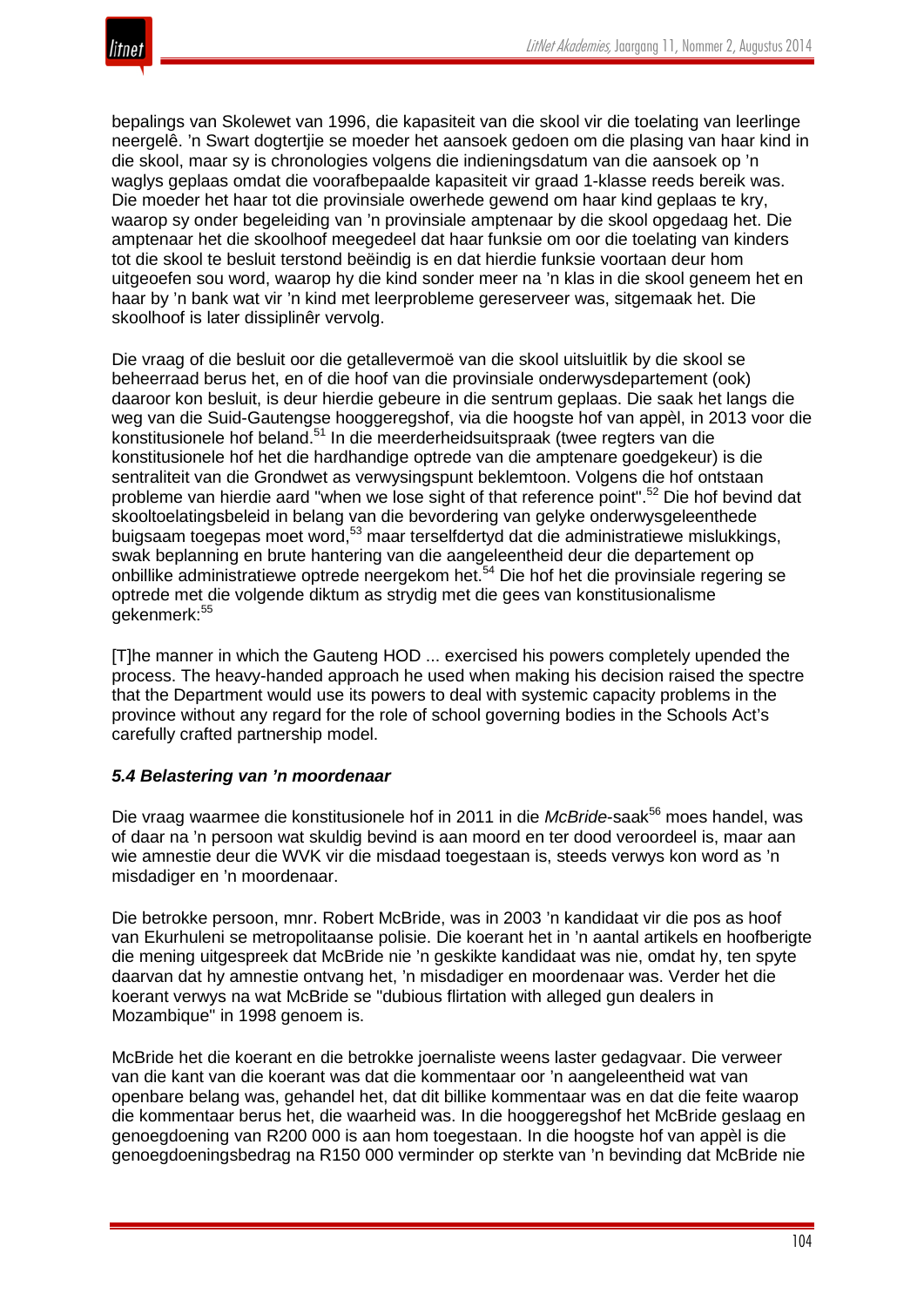

daarin geslaag het om laster te bewys met betrekking tot die bewering oor wapenhandelaars nie.

Die koerant het daarop na die konstitusionele hof geappelleer en McBride het 'n kruisappèl geloods oor die vermindering van die bedrag vir genoegdoening. Die hof beslis dat die amnestie wat McBride ontvang het, nie die verwysing na hom as misdadiger en moordenaar onwaar gemaak het nie. Volgens die beslissing van die hof hoef beskermde kommentaar nie eers billik en regverdig te wees nie: kritiek van hierdie aard word regtens beskerm, selfs as dit ekstreem, onbillik, ongebalanseerd, oordrewe en bevooroordeeld is, solank dit sonder kwaadwilligheid uitdrukking gee aan 'n eerlike mening oor 'n saak van openbare belang en die feite wat weergegee word, waar is.

Die uiteinde van die saak was dat die koerant se appèl geslaag het en McBride se kruisappèl nie. Die hof het egter om 'n ander rede genoegdoening van R50 000 aan McBride toegestaan, naamlik op grond van 'n valse bewering deur die koerant dat hy geen berou getoon het oor die sterftes wat hy veroorsaak het nie.

Mnr. McBride is ook weens latere optrede tydens sy hoofskap van Ekurhuleni se metropolitaanse polisie omstrede, maar desnieteenstaande is sy aanstelling as hoof van die Onafhanklike Polisie-ondersoekdirektoraat vroeg in 2014 by meerderheidstem deur 'n komitee van die nasionale vergadering goedgekeur: onverbloemde "kaderontplooiing".

## *5.5 Gebrekkige diplomatieke beskerming*

'n Laaste voorbeeld (onder verskeie ander) waarna hier verwys kan word, is die sake van mnr. Von Abo, <sup>57</sup> 'n Suid-Afrikaner wat uitgebreide finansiële en landboubelange in Zimbabwe gehad het toe sy eiendom daar sonder vergoeding in 1997 deur die Zimbabwiese regering onteien is. Von Abo het hom meermale tot die Suid-Afrikaanse regering om hulp en diplomatieke beskerming gewend.

Toe hy nie die nodige ondersteuning van die regering kry nie, het hy hom in 2007 tot die hooggeregshof in Pretoria gewend. Die hof verklaar die optrede van die regering om nie rasioneel, toepaslik en te goeder trou Von Abo se aansoek om diplomatieke beskerming te oorweeg en daaroor te besluit nie, ongeldig en in stryd met die Grondwet en beveel die regering om sy koste te betaal. Die hof verklaar egter verder dat mnr. Von Abo 'n reg op diplomatieke beskerming gehad het en dat die regering 'n grondwetlike verpligting gehad het om hom te beskerm. Die hof beveel die regering om die nodige stappe te doen om die beskerming aan hom te verleen en om voor 'n bepaalde datum aan die hof te rapporteer watter stappe gedoen is. Verder het die hof verklaar dat die president op ongrondwetlike wyse versuim het om Von Abo se landbou- en eiendomsbelange in Zimbabwe deur diplomatieke middele te beskerm.

Sodanige bevel van ongrondwetlikheid van presidensiële optrede is volgens die voorskrifte van artikel 172(2)(a) van die Grondwet na die konstitusionele hof vir bevestiging verwys. Daar is daar namens die president geargumenteer dat die verwysing in artikel 172(2)(a) na optrede van die president nie diplomatieke beskerming ingesluit het nie, aangesien dit op die terrein van die uitvoerende gesag en nie van die staatshoof nie lê, en dat die konstitusionele hof dus nie daarmee kon handel nie. Die hof het die president gelyk gegee, aangesien diplomatieke beskerming op die terrein van die Departement van Buitelandse Sake lê. Nietemin het die hof aangedui dat nóg die president nóg enige staatsdepartement teen die beslissing van die hooggeregshof geappelleer het, met die gevolg dat laasgenoemde beslissing en die verligting wat in Bloemfontein aan mnr. Von Abo toegestaan is, onveranderd bly geld het.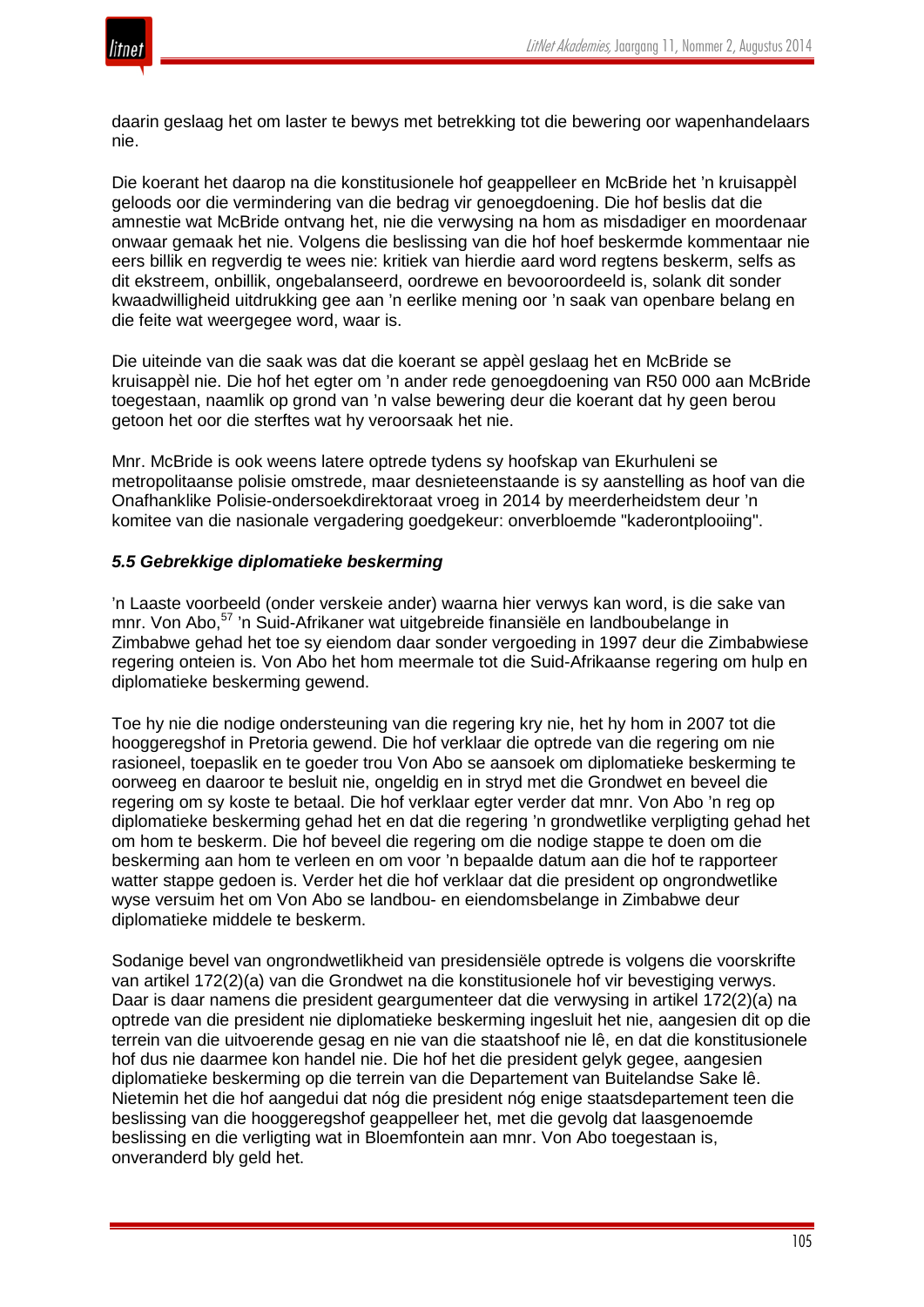

Dit was egter steeds nie die einde van die saak nie. Nou het die regering besluit om na die hoogste hof van appèl te appelleer teen die uitspraak van die hooggeregshof in Pretoria. Die regering se appèl slaag, behalwe wat die ongrondwetlikheid van sy hantering van Von Abo se versoeke en die kostebevel betref. Vir Von Abo was dit sekerlik 'n skrale troos, aangesien dit neergekom het op 'n teregwysing van die regering sonder enige positiewe gevolge wat betref die skade wat hy in Zimbabwe gely het.

Die uitspraak van die hoogste hof van appèl het berus op bevindings in ander sake wat vroeër oor diplomatieke beskerming beslis is.<sup>58</sup> In hierdie sake is onderskei tussen die internasionale reg (volkereg) en munisipale (binnelandse) reg rakende die verhouding tussen die staat en die burger wanneer dit oor diplomatieke beskerming gaan. In wese het die howe in 'n reeks sake bevestig dat Suid-Afrikaanse burgers daarop geregtig is om die regering om diplomatieke beskerming te nader, maar dat die burger nie regtens van die regering spesifieke beskerming kan eis nie.

# **6. Embrionale of progeriese**<sup>59</sup> **konstitusionalisme?**

Opposisiepolitici en Afrika-pessimiste kan daartoe neig om die afgelope 20 jaar te projekteer as 'n konstante tendens weg van die ideaal van regstaatlike konstitusionalisme. Die teenkant van die muntstuk kan 'n optimistiese oorbeklemtoning wees van die suksesvolle algemene verkiesings sedert 1994, van statistiek wat vertolk kan word as ekonomiese groei en sosiale opheffing, en aanhaling van uitgebreide wetgewing wat daarop gemik is om gelykheid en regstelling te bewerkstellig.

'n Meer gebalanseerde assessering kan egter verwag word as die vraag gevra word of konstitusionalisme in Suid-Afrika die eienskappe van 'n lewensvatbare embrio het en of dit soos 'n onderontwikkelde en onomkeerbaar degenererende liggaam met 'n kort lewensverwagting gesien moet word.

'n Siening wat die lewensvatbaarheid beklemtoon, kan daarvan uitgaan dat konstitusionalisme onlangs hier geresipieer is en tyd nodig het om ingewortel te raak voordat dit ten volle kan gedy. Die diagnose van konstitusionele progerie kan daarvan uitgaan dat die grondwetlike en politieke wonder van 1994 al die elemente van volwasse konstitusionalisme daargestel het, maar dat die struktuur daarvan stelselmatig uitgekalwe word deur onverantwoordelike owerhede wat in elk geval geen flenter omgee vir die sentimente waarop dit gefundeer is nie.

Aangesien sterk elemente van elk van die twee toestande in die gangbare staatspraktyk waargeneem kan word, kan 'n onomwonde antwoord op die vraag waarheen konstitusionalisme in die land op pad is, nie gegee word nie – per slot van rekening is daar te veel politieke, ekonomiese, sosiale en globale veranderlikes wat die toekomstige verloop van sake beïnvloed om selfs 'n tendens met sekerheid te voorspel. Dit is egter moontlik, en ook nuttig as meetinstrument, om enkele tersaaklike kontrasterende embrionale en progeriese verskynsels teen die agtergrond van die bogemelde elemente van konstitusionalisme te identifiseer:

| <b>Embrionaal</b>                                                                                                                                                                                                             | <b>Progeries</b>                                                                                                                                              |
|-------------------------------------------------------------------------------------------------------------------------------------------------------------------------------------------------------------------------------|---------------------------------------------------------------------------------------------------------------------------------------------------------------|
| Die onafhanklike en kreatiewe grondwetlike<br>regspraak van die afgelope 20 jaar is sonder<br>twyfel van wêreldgehalte (hoewel dit<br>kommerwekkend is dat minderheidsuitsprake<br>soms in die teenoorgestelde rigting neig). | Daar is sedert ten minste 2006 swak-<br>vermomde pogings van die regering om 'n<br>politieke greep op die regsprekende gesag<br>en die regsberoepe te verkry. |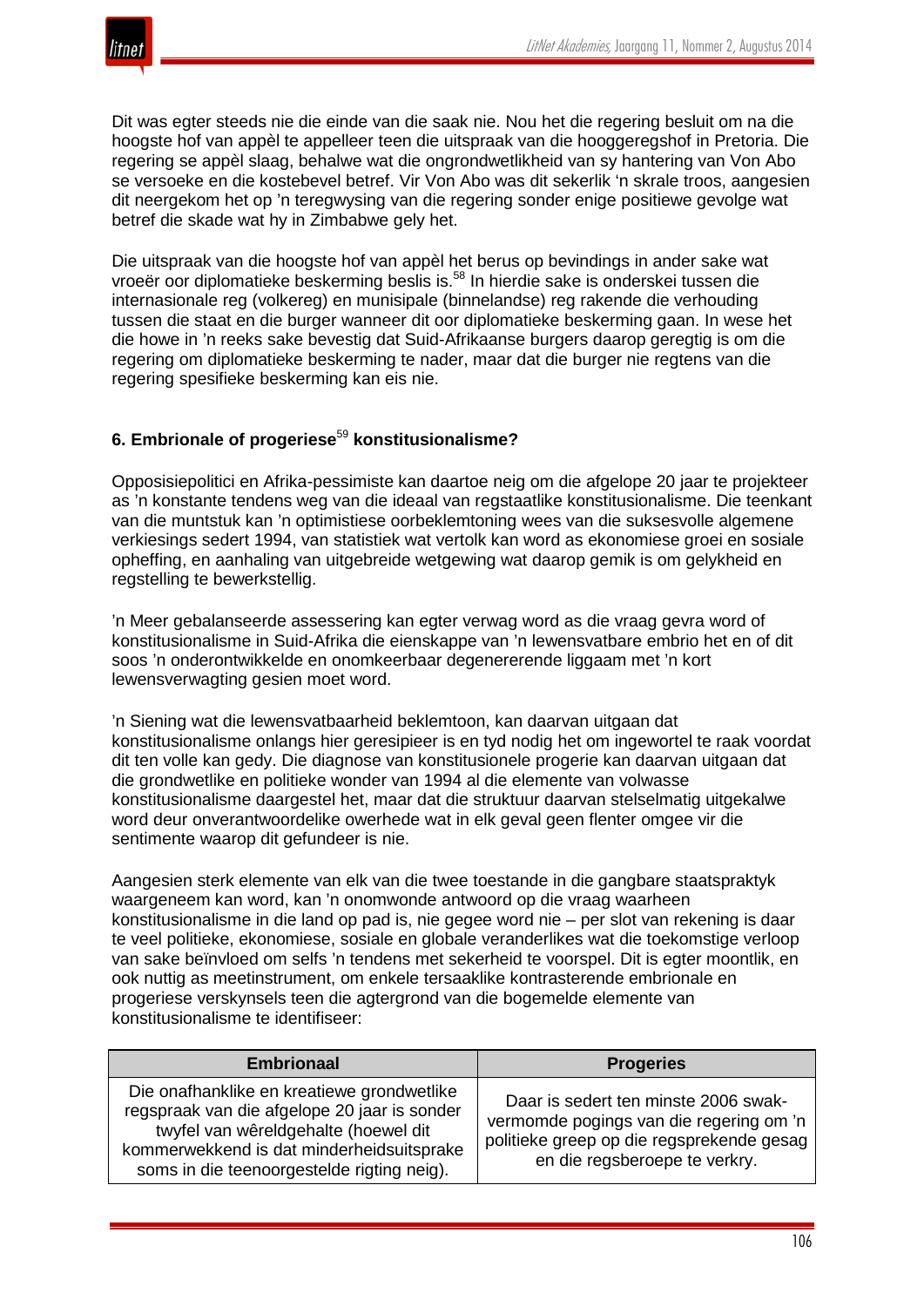



| Die bestuur van demokratiese verkiesings deur<br>die Onafhanklike Verkiesingskommissie was tot<br>dusver grootliks bo verdenking.                         | Twyfel kan bestaan of die breë<br>kieserskorps, wat oorhoofs geneig is om<br>stemkeuses aan die hand van<br>rassevoorkeure (of -vooroordele) te maak,<br>waarlik 'n demokratiese ingesteldheid het.     |
|-----------------------------------------------------------------------------------------------------------------------------------------------------------|---------------------------------------------------------------------------------------------------------------------------------------------------------------------------------------------------------|
| Die legaliteit van wetgewing staan vas deurdat<br>bekende en neergelegde prosesse gewoonlik<br>deur wetgewers nagekom word.                               | Koukusdissipline, letargiese<br>afgevaardigdes/lede en die marginalisering<br>van minderhede kenmerk die meeste<br>wetgewende prosesse.                                                                 |
| Vryheid van uitdrukking, waaronder media- en<br>spraakvryheid, word oor die algemeen deur die<br>owerheid erken.                                          | Aktiewe pogings om beperkende beheer<br>oor openbare inligting te bekom, is aan die<br>orde van die dag.                                                                                                |
| Kultuur- en godsdiensgroeperinge word nie van<br>owerheidsweë aan bande gelê nie                                                                          | Geen geloofwaardige pogings word van<br>staatsweë aangewend om diverse<br>taalbelange te bevorder nie en sekularisme<br>word in die skoolkurrikula bo<br>denominasionele godsdiensonderrig<br>bevorder. |
| Suid-Afrika is 'n ondertekenaar van 'n wye<br>spektrum internasionale instrumente wat<br>uitdrukking gee aan ideale wat met<br>konstitusionalisme strook. | Die nakoming deur Suid-Afrika van die<br>gees van verskeie volkeregtelike<br>instrumente is onder verdenking.                                                                                           |

## **7. Toekomsscenario's**

Die geskiedenis van Suid-Afrika en sy mense kon nog nooit werklik liniêr beskryf word nie. Enersyds kan van 'n historikus (soos van die meeste sosiale wetenskaplikes) by wyse van spreke gesê word dat waar jy staan (jou interpretasie van en standpunte oor gebeure), afhang van waar jy sit (jou uitgangspunte). Die toekoms is egter veel meer objektief, omdat dit nie van beskrywing afhang nie, maar van gebeure. Enige naastenby geloofwaardige weergawe van die geskiedenis leer ons egter dat belangwekkende staatsverwante veranderinge gewoonlik met dramatiese gebeure gepaard gegaan het, waaronder die Groot Trek, die Mfecane, die Britse anneksasie van die republieke, die Unie se uittrede uit die Statebond gevolg deur Republiekwording, die Freedom Charter, die koue oorlog op eie bodem en in Suider-Afrika, radikale verandering van leierskapstyl in 1989, die eerste inklusiewe verkiesing in 1994 en die buitegrondwetlike afdanking van president Mbeki.

Oor soortgelyke moontlike rigtingveranderende gebeure in die toekoms kan net bespiegel word. Om 'n politokologiese voorspelling te probeer maak of te impliseer val nie binne die kader van hierdie bydrae nie, maar die volgende scenario's kan gekonstrueer word ten einde die oorlewingsmoontlikhede van konstitusionalisme in Suid-Afrika onder verskillende omstandighede te beoordeel:

A. Die benadering van die ANC-geleide regering tot die sake wat vir die behoud van konstitusionalisme belangrik is, bly onveranderd oor 'n betekenisvolle tydperk.

B. 'n Interne leierskapsverandering van die ANC of 'n meerderheidskoalisie tussen 'n faksie van die ANC en ('n) ander party(e) bring 'n wesenlike gesindheidsverandering by die regering teweeg waardeur die politieke wil om konstitusionalisme te bevorder, herleef.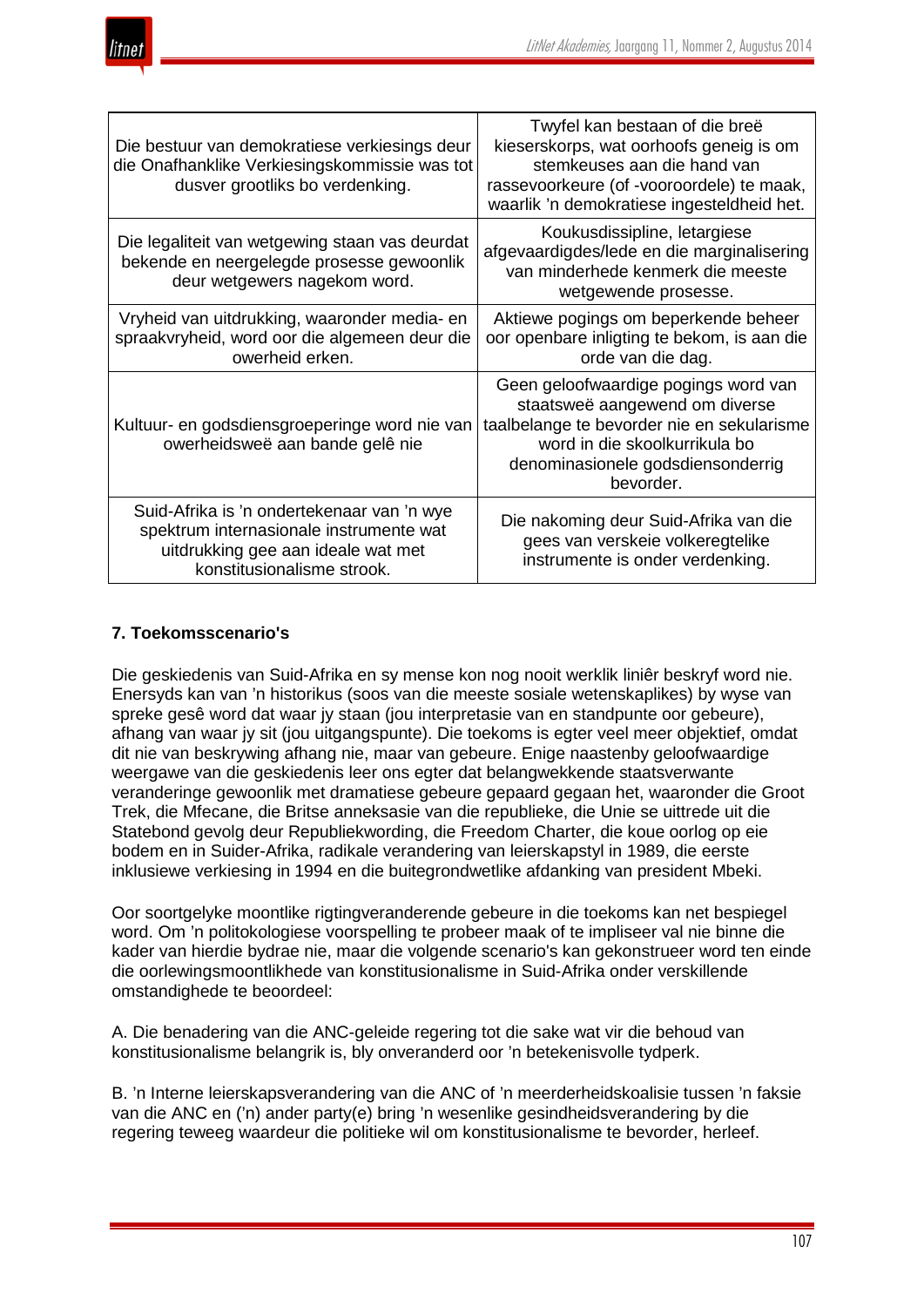

C. Die ANC word deur die stembus as meerderheidsparty in die parlement uit die kussings gelig deur 'n party of koalisie wat die ideale van konstitusionalisme ten volle onderskryf.

D. Die ANC voer onder die druk van verlies aan populêre demokratiese meerderheidsteun 'n staatsgreep uit as logiese uitvloeisel van die sogenaamde National Democratic Revolution.

Die implikasies vir die toekoms van konstitusionalisme in Suid-Afrika van elk van hierdie scenario's kan die volgende wees:

A: Die ekonomiese, sosiale en juridiese vermoë van die land om tot 'n gebalanseerde regstaat te ontwikkel wat die eienskappe van konstitusionalisme vertoon, verminder eksponensieel. Die oorsake van hierdie degenerering sluit in die gebrek aan politieke wil en om die arbeidsregbedeling en oneffektiewe staatsadministrasie om te keer, en die gevolglike tekort aan hulpbronne om armoede en werkloosheid te bekamp en om die land se energieen omgewingsprobleme op te los. Die politieke oogmerk om totalitêre beheer oor alle gesagsmiddele van die staat, waaronder die regsprekende gesag, te bekom, hou ook geen bemoediging vir die kweek van 'n kultuur van konstitusionalisme in nie.

B: Hierdie scenario veronderstel dat die leierskapsverandering of koalisie die nuwe leierskader in 'n sterk genoeg posisie plaas om radikale beleidsveranderinge teweeg te bring, waaronder die verwydering van die beleidskonsepte onderliggend aan die National Democratic Revolution,<sup>60</sup> die verlening van voorrang aan kundigheid en vermoë in die openbare lewe bo politieke lojaliteit, en die ontwikkeling van die politieke wil om korrupsie en wanadministrasie uit openbare dienslewering te weer, om verantwoordelike optrede op die vakbondwese af te dwing en om die eerlike onderskrywing van die gees van die Grondwet uit te leef. Sou dit alles gebeur, kan die elemente van konstitusionalisme herleef, hoewel dit waarskynlik minstens een parlementêre termyn sal verg om die huidige degenererende tendense om te keer.

C: 'n Regeringswisseling sal ná 20 of 25 jaar van 'n oorweldigende parlementêre meerderheid besondere eise aan die nuwe regering stel. Sonder twyfel sal ingrypende optrede nodig wees om die huidige trant weg van die ideale van konstitusionalisme te stuit en om te keer, gegewe die geweldige skaal van die heersende onbekwaamheid en vaardigheidsgebrek in alle sektore van die openbarediensleweringsinstansies, voorspelbare ondermyning van nuwe regeringsdoelwitte deur die ontplooide ANC-kaders in die staatsadministrasie en die waarskynlike massamobilisering teen die regering op 'n skaal soortgelyk aan dié van die vroeë negentigerjare. Nietemin, en mits die nuwe regering voldoende samehorigheid en doelgerigtheid kan mobiliseer, kan dit tot 'n wending ten gunste van konstitusionalisme lei, hoewel verwag kan word dat dit meer as een parlementêre termyn sal verg om die huidige negatiewe tendens betekenisvol om te keer.

D: In die lig van die feit dat die ANC se selfbegrip nie dié van 'n politieke party is nie, maar steeds van 'n revolusionêre vryheidsbeweging,<sup>61</sup> is dit nie ondenkbaar nie, hoewel hoogs ontstellend, dat 'n dreigende demokratiese magsverlies radikale elemente in die organisasie daartoe kan bring om buitegrondwetlik op die staatsmag beslag te lê. Uiteraard sal dit die einde van Suid-Afrikaanse konstitusionalisme beteken tot tyd en wyl 'n nuwe grondwetlike wonder soos dié van 1993/94 kan plaasvind.

Opsommend dring realisme 'n mens daartoe om tot die gevolgtrekking te kom dat konstitusionalisme, ongeag welke politieke scenario in die toekoms ontvou, in Suid-Afrika in die moeilikheid is en dat die terugkeer na 'n pad waarop die grondwetlike ideale van 1994 verwerklik kan word, moeisaam sal wees. Ons moet egter nie vergeet nie dat konstitusionalisme se wortels in hierdie land vlak is, dat die grond waarin dit geplant is, klipperig is en dat 20 jaar betreklik min is om 'n grondwetgefundeerde kultuur te vestig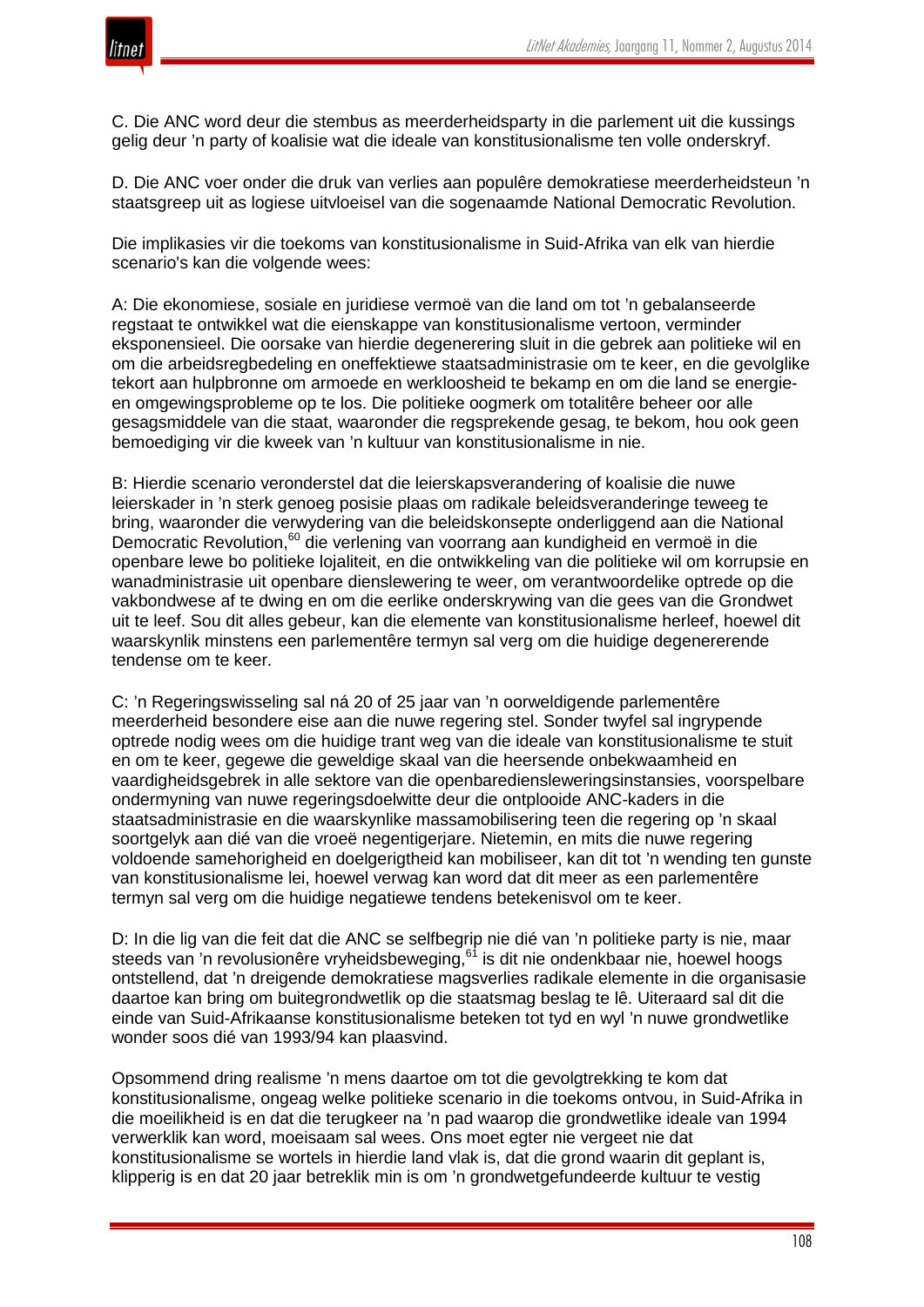

waarvan die grondslae nie inheems is nie, maar die globale voorkeure van hierdie era weerspieël.

Die geskiedenis leer ons egter dat Suid-Afrikaners oor die algemeen merkwaardig aanpasbaar is, dat drastiese koersveranderings al meermale effektief geabsorbeer is en dat onvoorspelbare positiewe wendings nooit as onmoontlik beskou kan word nie: per slot van rekening is die eiemagtige bepaling van die lotgevalle van "volke en nasies en tale" buite menslike bereik.

## **Bibliografie**

Alexander, L. (red.). 1998. *Constitutionalism – philosphical foundations*. Cambridge: Cambridge University Press.

ANC. 2012. *Organisational renewal – Building the ANC as a movement for transformation and a strategic centre of power. A discussion document towards the National Policy Conference*.http://www.anc.org.za/docs/discus/2012/organisationalrenewalf.pdf (20 Maart 2014 geraadpleeg).

—. 2012–2. *Strategy & tactics of the ANC – December 2012*. http://www.anc.org.za/docs/pol/2013/strategyp.pdf (21 Maart 2014 geraadpleeg).

Backer, L.C. 2009. Theocratic constitutionalism: An introduction to a new global legal ordering. *Indiana Journal of Global Legal Studies*, 16:85–172.

Beyers, C., P. Venter, J.L.M. Franken, H.B. Thom, C.G. Botha en J.H. Breytenbach (reds.). 1947. *Argiefjaarboek vir Suid-Afrikaanse geskiedenis.* Tiende jaargang. Kaapstad: Staatsdrukker.

Bryson, B. 2010. *At home – a short history of private life.* Londen: Black Swan.

Cory, G.E. 1965. *The rise of South Africa.* Volume 1. Kaapstad: Struik.

Croxton, D. en A. Tischer. 2002. *The Peace of Westphalia*. Westport: Greenwood Press.

Davenport, T.R.H. 1977. *South Africa – a modern history.* Tweede uitgawe. Johannesburg: Macmillan.

Feudalism. 2013. Columbia Electronic Encyclopedia. 6de uitgawe. September 2013.http://www.infoplease.com/encyclopedia/history/feudalism-history-feudalismeurope.html (1 Julie 2014 geraadpleeg).

Frishman, M. en S. Muller (reds.). 2010. *The dynamics of constitutionalism in the age of globalisation.* Den Haag: Asser Press.

Genetics Home Reference. 2007. http://ghr.nlm.nih.gov/condition/hutchinson-gilfordprogeria-syndrome (21 Maart 2014 geraadpleeg).

Ghai, Y. 1991. The theory of the state in the Third World and the problem of constitutionalism. *Connecticut Journal of International Law*, 6:411–23.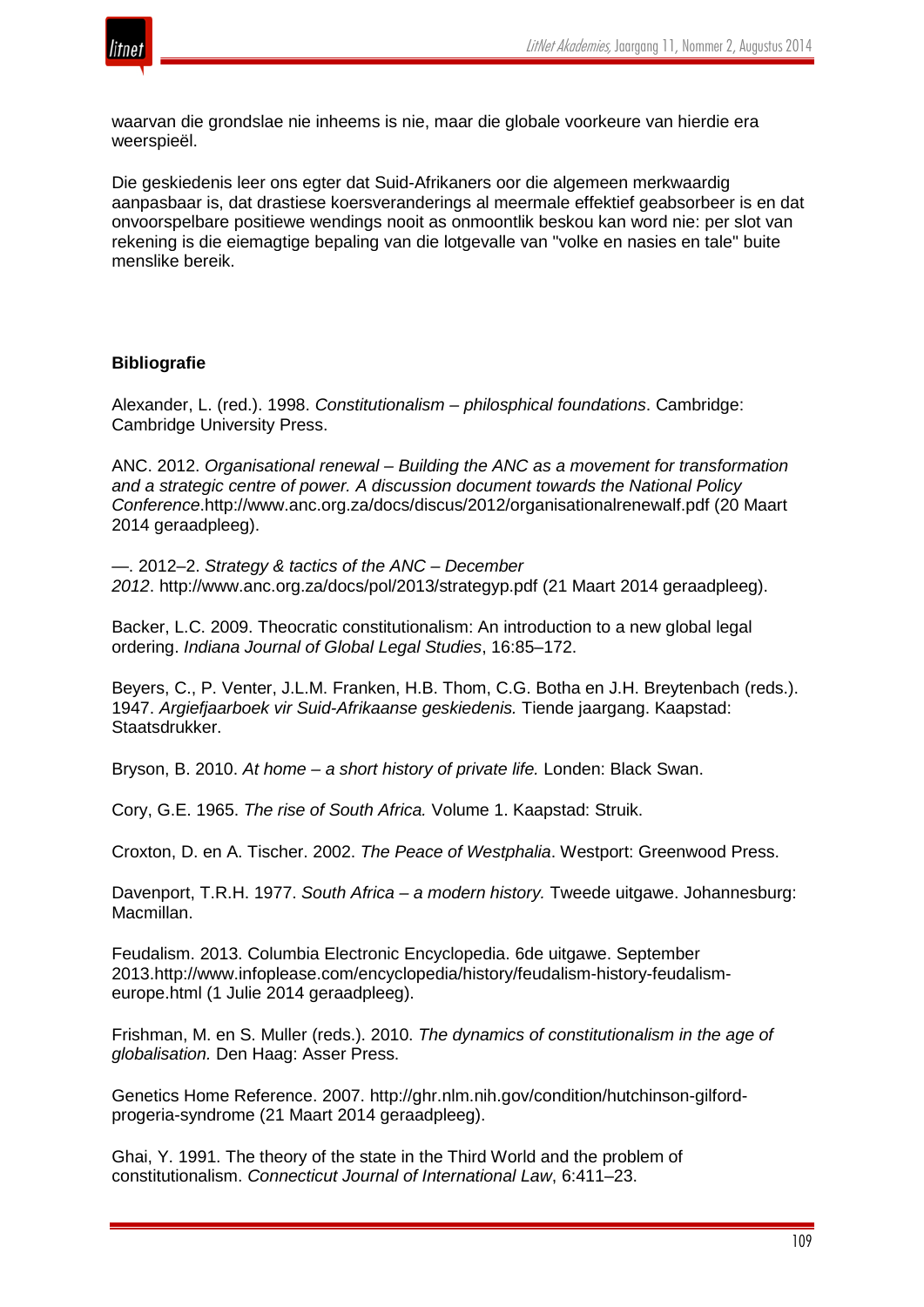

Glenn, H.P. 2013.*The cosmopolitan state*. Oxford: Oxford University Press.

Greenberg, D., S.N. Katz, S.C. Wheatley en M.B. Oliviero. (reds.). 1993. *Constitutionalism and democracy – transitions in the contemporary world.* Oxford: Oxford University Press.

Hahlo, H.R. en E. Kahn. 1960. *South Africa – The development of its laws and constitution.* Kaapstad: Juta.

Hale, M. 1976. Prerogativa Regis. In Yale (red.) (1976).

Hirschl, R. en C.L. Eisgruber. 2006. Prologue: North American constitutionalism? *International Journal of Constitutional Law*, 4(2):203–11.

Hugo, M.J. 1947. Die stemregvraagstuk in die Zuid-Afrikaansche Republiek. In Beyers e.a. (reds.) (1947).

Klare, K. 1998. Legal culture and transformative constitutionalism. *South African Journal on Human Rights*, 14:146–88.

Krisch, N. 2010. *Beyond constitutionalism: the pluralist structure of postnational law*. Oxford: Oxford University Press.

Langeveldt, V. 2012. The Chapter 9 institutions in South Africa. *Southern African Catholic Bishops' Conference – Parliamentary Liaison Office – Briefing Paper 287*.http://uscdn.creamermedia.co.za/assets/articles/attachments/39093\_cplo\_the\_chapter\_9\_institutions \_in\_south\_africa\_april\_2012.pdf(21 Maart 2014 geraadpleeg).

La Torre, M. 2007. *Constitutionalism and legal reasoning.* Dordrecht: Springer.

Lindemann, H., N. Malaviya, A. Hanebeck, F. Hanschmann, R. Nickel en T. Tohidipur. (reds.). 2012. *Erzählungen vom Konstitutionalismus.* Baden-Baden: Nomos.

O'Brien, R. 2005. Amnesty and international law. *Nordic Journal of International Law,* 74(2):261–78.

Oomen, B. 2010.Soul of a nation? The inception, interpretation and influence of South Africa's 1996 Constitution. In Frishman en Muller (reds.) (2010).

Ramcharan, B.G. 2010. Constitutionalism in an age of globalisation and global threats. In Frishman en Muller (reds.) (2010).

Resnik, J. 2013. Globalization(s), privatization(s), constitutionalization, and statization: Icons and experiences of sovereignty in the 21st Century. *International Journal of Constitutional Law*, 11:162–99.

Sadurski, W., A. Czarnota en M. Krygier (reds.). 2006. *Spreading democracy and the rule of law? The impact of EU enlargement on the rule of law, democracy and constitutionalism in post-communist legal orders.* Dordrecht: Springer.

Schwöbel, C.E.J. 2010. Organic global constitutionalism. *Leiden Journal of International Law*, 23(3):529–53.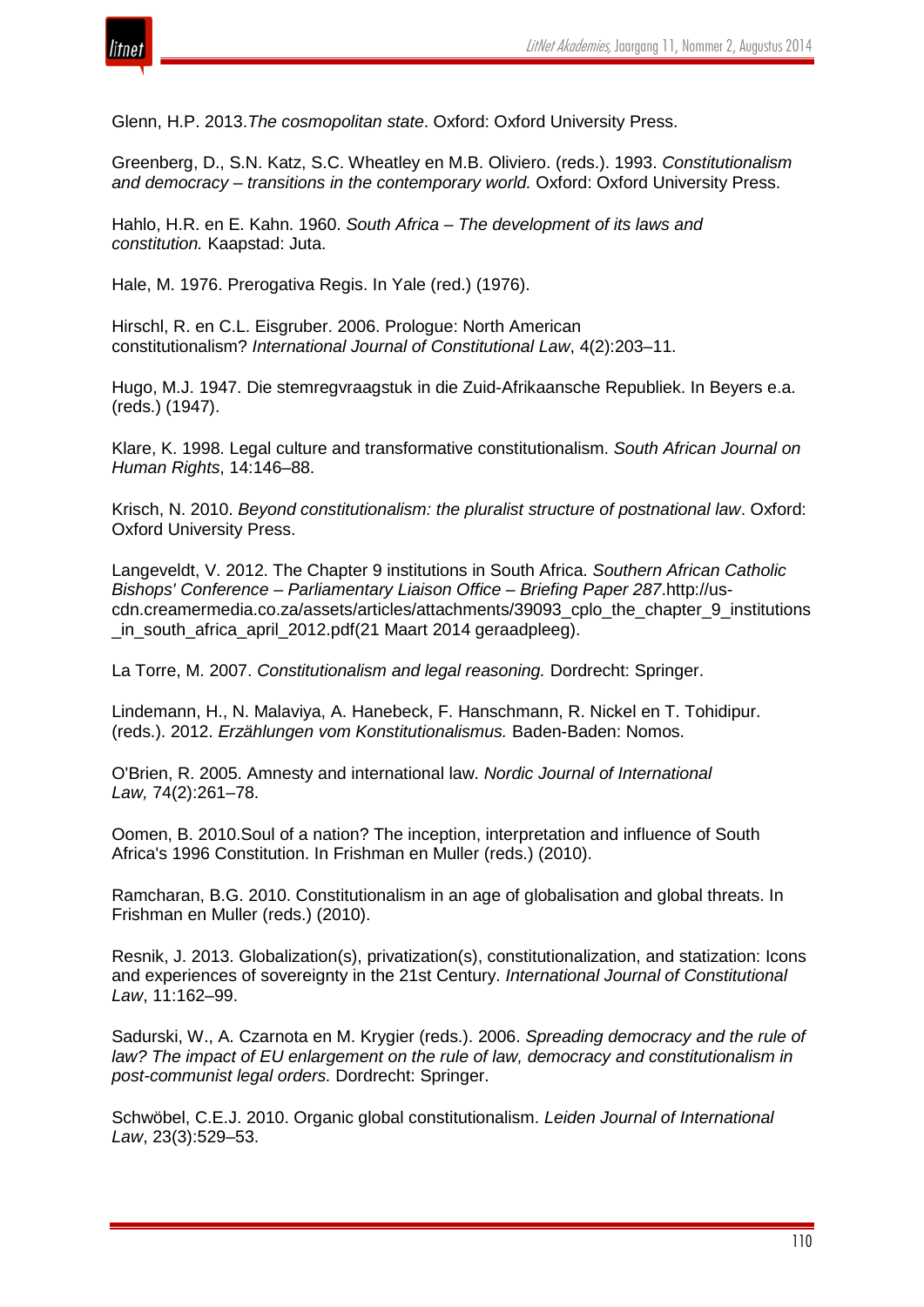

Spitz, R. en M. Chaskalson. 2000 *The politics of transition – a hidden history of South Africa's negotiated settlement*. Oxford: Hart.

Venter, F. 1981. *Die staatsreg van afsonderlike ontwikkeling.* Potchefstroom: Potchefstroomse Universiteit vir CHO.

—. 2010. Liberal Democracy: the unintended consequence. South African constitutionwriting propelled by the winds of globalisation. *South African Journal on Human Rights*, 26:45–65.

—. 2012. Confusing grace with amnesia: Reviewing acts of the head of state. *Constitutional Court Review*, 4:167–88.

Vorländer, H. 2012. Die Verfassung vor, nach, über und unter dem Staat. Die Konstitutionalismusdebatte in der Suche nach einem anderen Verfassungsbegriff. In Lindemann e.a. (reds.) (2012).

Wilms, H. 2007. *Staatsrecht I*. Stuttgart: Kohlhammer.

Yale, D.E.C. (red.). 1976. *Sir Matthew Hale's The prerogatives of the king.* Londen: Seldon Society.

## **Eindnotas**

 $1$  Die South Africa Act 1909 waardeur die Unie van Suid-Afrika tot stand gekom het, het op 31 Mei 1910 in werking getree.

 $2$  Die Republiek het op 31 Mei 1961 tot stand gekom ingevolge die Grondwet van die Republiek van Suid-Afrika 32 van 1961.

<sup>3</sup> Ingevolge die voorrede van die Grondwet van die Republiek van Suid-Afrika 200 van 1993, wat op 27 April 1994 in werking getree het, was dit die bedoeling "om 'n nuwe bestel te skep waarin alle Suid-Afrikaners geregtig sal wees op 'n gemeenskaplike Suid-Afrikaanse burgerskap in 'n soewereine en demokratiese regstaat".

 $<sup>4</sup>$  Val. bv. Venter (1981).</sup>

<sup>5</sup> Glenn (2013:63–107) beskryf hierdie prosesse voortreflik en kompak.

<sup>6</sup> Feodalisme is in Frankryk deur die Franse revolusie tot 'n einde gebring en in ander dele van Europa, soos Duitsland, eers deur die loop van die 19de eeu: vgl. bv. Feudalism (2013).

 $7$  Glenn (2013:20-7).

<sup>8</sup> Vgl. by. die onderhoudende beskrywing van lewensomstandighede van daardie tye deur Bryson (2010).

<sup>9</sup> Columbus, tydgenoot van Dias, het die bestaan van die Amerikaanse vasteland tussen 1492 en 1501 vasgestel.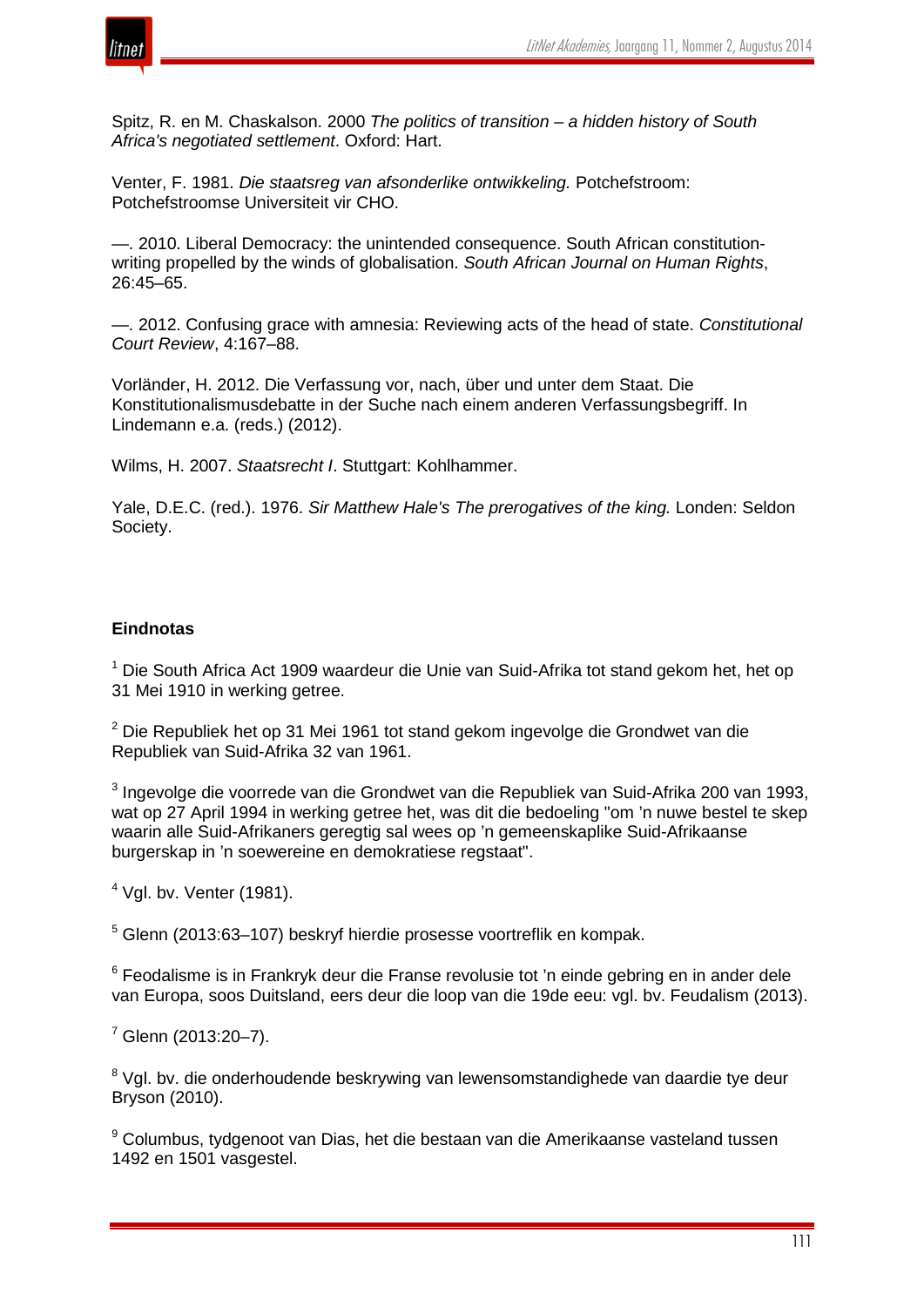

<sup>10</sup> Die Vrede van Wesfale, wat allerweë as historiese verwysingspunt vir die ontstaan van staatsoewereiniteit beskou word, is in 1648 gesluit. Vgl. bv. Croxton en Tischer (2002).

<sup>11</sup> Vgl. by. Davenport (1965:57, 146).

 $12$  Vgl. bv. Hahlo en Kahn (1960:51-2).

<sup>13</sup> Die oorloë het gestrek van byvoorbeeld die veroweringstogte (bekend as die Mfecane) vroeg in die 19de eeu van Mzilikaze deur wat later die Transvaal geword het, die reeks sg. grensoorloë tussen verskeie Xhosastamme, die trekboere en Britse setlaars in die Oos-Kaap, veldslae tussen Zoeloeleërs en Voortrekkergroepe en later Britse magte, "strafekspedisies" deur kommando's van die ZAR en Vrystaatse Republiek teen verskeie swart stamme en die twee koloniale veroweringsoorloë van Brittanje teen die Boererepublieke tot 20ste-eeuse konflikte gedurende twee Wêreldoorloë en die laeintensiteit-grensoorlog as 'n plaaslike verskynsel van die sg. koue oorlog op Afrika-bodem.

<sup>14</sup> Vgl. bv. die vertolking en aangehaalde bronne in Hugo (1947:1).

 $15$  Vgl. by. Davenport (1965:63).

<sup>16</sup> In 2012 het 'n nuwe tydskrif met 'n sprekende titel tot stand gekom: *Global Constitutionalism*, wat deur Cambridge University Press gepubliseer word. Nieteenstaande die moontlikheid om verskeie soorte konstitusionalisme in die literatuur te identifiseer, vind Schwöbel (2010:533) 'n stuk of vyf sleuteltemas wat in die volkeregtelike konteks daarmee tot uitdrukking gebring word, nl. die verdeling van gesag onder verskeie gesagsdraers, gesagsuitoefening of regering deur die institusionalisering van die gesag, die sentrale belang van individuele regte, 'n idealistiese perspektief op 'n sosiale waardestelsel en die standaardisering van die reg. Sien verder bv. Krisch (2010).

<sup>17</sup> Vorländer (2012:23–4).

<sup>18</sup> Oomen (2010).

 $19$  Ramcharan (2010:18).

<sup>20</sup> Backer (2009:93).

<sup>21</sup> Ghai (1991:412).

 $22$  Klare (1998).

 $23$  Venter (2010).

<sup>24</sup> Alexander (1998); Hirschl en Eisgruber (2006); Greenberg e.a. (1993); Sadurski, Czarnota en Krygier (2006); La Torre (2007).

 $25$  'n Onlangse voorbeeld is Resnik (2013).

 $26$  'n Betroubare weergawe van hierdie proses is te vinde in Spitz en Chaskalson (2000).

<sup>27</sup>*Certification of the Amended Text of the Constitution of the Republic of South Africa, 1996* 1996 4 SA 744 (KH).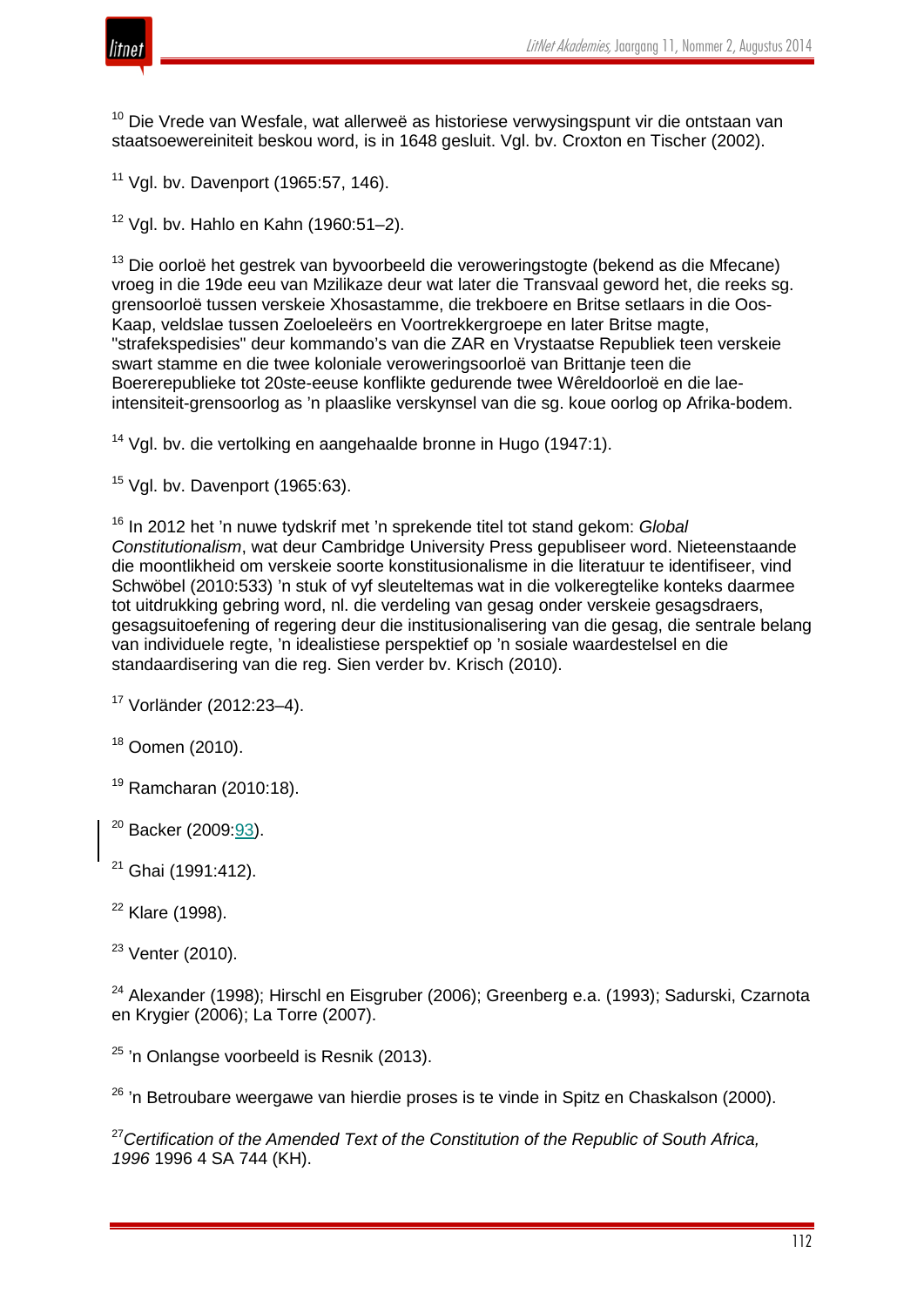

 $28$  Die volgende stelling verskyn in ANC (2012, par. 106.c.): "One of the consequences of lack of coherent cadre policy in the current period is that we have been deploying comrades into positions of serious responsibility and authority without adequate preparation. This is tantamount to sailing into the deep seas without a compass, or giving enthusiastic activists weapons to go and carry out operations without basic military training. As a result, this has discredited cadre deployment and destroyed some of our comrades who ultimately could not perform and had to be removed. Going forward, we should ensure that no cadre is deployed into a position without any proper training and preparation. Massive political education and academic training of ANC members is therefore crucial for the survival of the ANC as a progressive force and its success as a capable governing party."

 $29$  Art. 83(a) van die Grondwet, 1996.

 $30$  Art. 91(2) van die Grondwet.

 $31$  Artt. 202(1), 207(1) en 209(2) van die Grondwet.

 $32$  Art. 73(2) van die Grondwet.

<sup>33</sup> Art. 86(1) van die Grondwet.

<sup>34</sup> Daar is ook ander historiese voorbeelde, soos die Duitse Paulskirchenverfassung van 1849, wat deur onderdrukking van die ou orde tot niet gemaak is, maar tog later invloedryk in die Duitse grondwetlike geskiedenis was: vgl. bv. Wilms (2007:2–3).

<sup>35</sup> Hier word die term *transformasie* in die normale taalkundige betekenis van die woord gebruik, m.a.w. "radikale verandering", en nie in die gepolitiseerde betekenis van selektiewe groepsbevoordeling nie. Die ANC se "National Democratic Revolution" is die hoeksteen van die politieke transformasieproses, soos wat telkens in beleidsdokumente, soos ANC (2012– 2, par. 5), herhaal word: "The main content of the National Democratic Revolution (NDR) therefore remains the liberation of Africans in particular and Blacks in general from political and socio-economic bondage."

 $36$  Vgl. bv. Langeveldt (2012:3).

 $37$  Dit is die eksplisiete beleid van die ANC om o.m. die staatsdiens d.m.v. "cadre deployment" te domineer. In bv. ANC (2012–2, par. 128) word dit soos volg gestel: "In order for it to exercise its vanguard role, the ANC puts a high premium on the involvement of its cadres in all centres of power. This includes the presence of ANC members and supporters in state institutions."

<sup>38</sup> Vgl. bv. die feite in *Lourens v President van die Republiek van Suid-Afrika* 2013 1 SA 499 (GNP).

 $39$  Eensydige rasgebaseerde bevoordeling (wat geensins vanselfsprekend uit art. 9 voortspruit nie) is by wyse van arbeids- en ekonomiese wetgewing geïnstitusionaliseer: 'n prominente voorbeeld hiervan is "regstellende aksie" gemagtig deur o.m. die Employment Equity Act 55 van 1998, die Promotion of Equality and the Prevention of Unfair Discrimination Act 4 van 2000 en gedwonge oordrag van bates aan swart persone ingevolge die Broad-Based Black Economic Empowerment Act 53 van 2003, asook die regulasies en gedragskodes wat ingevolge lg. wet gepromulgeer is.

<sup>40</sup> Vgl. Venter (2010).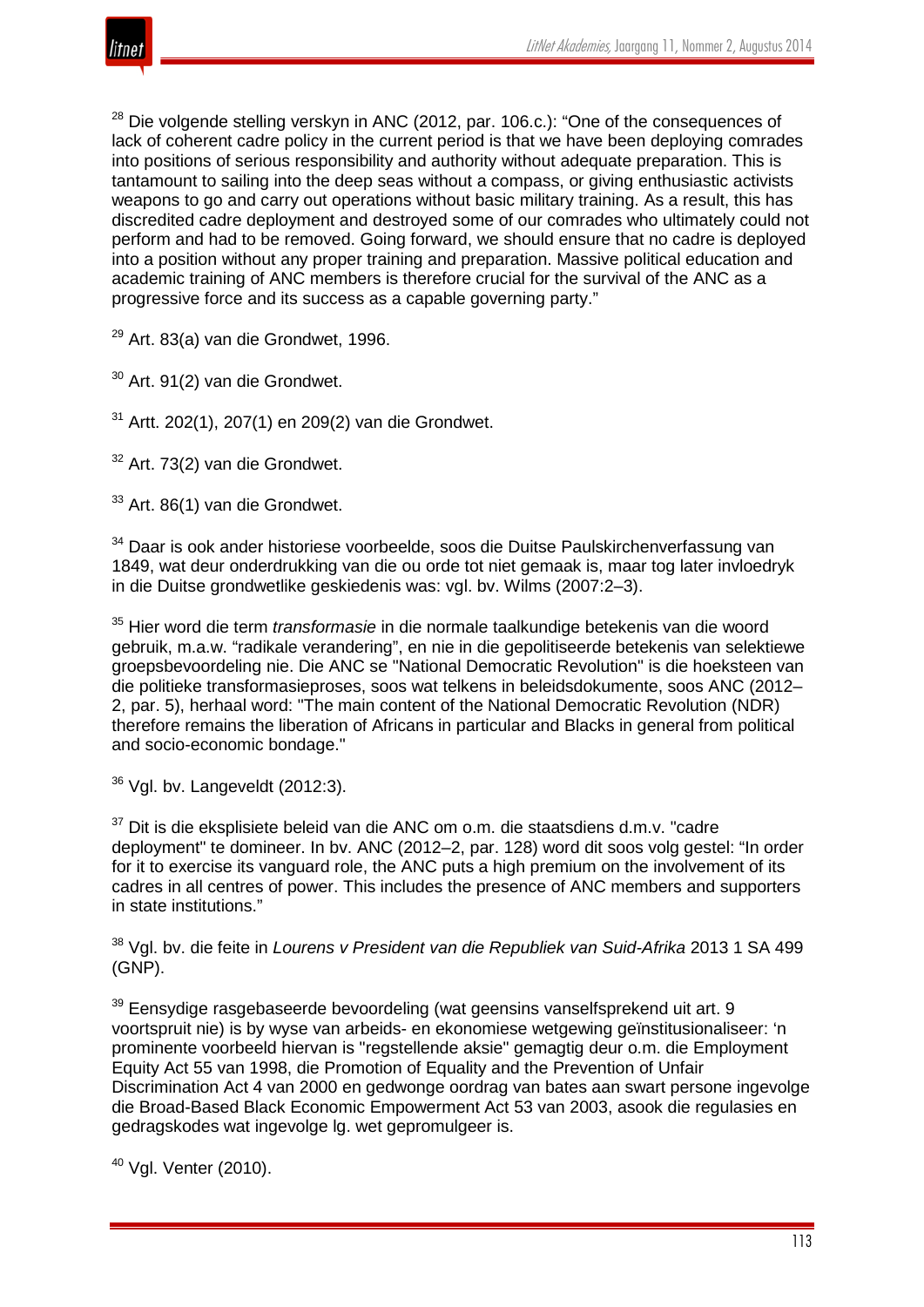



<sup>41</sup> Die uiteinde van die aangeleentheid het gekulmineer in *Albutt v Centre for the Study of Violence and Reconciliation* 2010 3 SA 293 (KH), *Minister of Justice and Constitutional Development v Chonco* 2010 4 SA 82 (KH) en die *Chonco v President of The Republic of South Africa* 2010 (6) BCLR 511 (KH).

<sup>42</sup> Sien bv. Hale (1976:ix–xi). Sir Matthew Hale was die hoofregter van die King's Bench van 1671 tot 1676.

<sup>43</sup> Sien bv. Hahlo en Kahn (1960:128).

<sup>44</sup> Art. 7(3)(*f*) van die Grondwet van die Republiek van Suid-Afrika 32 van 1961 en artt. 6(4) en 19(1)(*b*) van die Grondwet van die Republiek van Suid-Afrika 110 van 1983.

<sup>45</sup> Art. 84(2)(*j*) van die Constitution of the Republic of South Africa, 1996.

<sup>46</sup> Sien bv. O'Brien (2005:262–5).

<sup>47</sup> Vir 'n breedvoeriger behandeling hiervan, sien Venter (2012).

<sup>48</sup> *Glenister v President of the Republic of South Africa* 2011 3 SA 347 (KH).

<sup>49</sup> Par. 248 van die uitspraak.

<sup>50</sup> *Head of Department: Mpumalanga Department of Education v Hoërskool Ermelo* 2010 2 SA 415 (KH).

<sup>51</sup> *MEC for Education in Gauteng Province v Governing Body of the Rivonia Primary School* 2013 6 SA 582 (KH).

<sup>52</sup> Par. 56 van die uitspraak.

<sup>53</sup> Par. 2 van die uitspraak.

<sup>54</sup> Parr. 64–8 van die uitspraak.

<sup>55</sup> Par. 75 van die uitspraak.

<sup>56</sup> *The Citizen 1978 (Pty) Ltd v Robert John McBride* 2011 4 SA 191 (KH).

<sup>57</sup> *Government of the Republic of South Africa v Von Abo* 2011 5 SA 262 (HHA) en *Von Abo v Government of the Republic of South Africa*2009 5 SA 345 (KH).

<sup>58</sup> *Kaunda v President of the Republic of South Africa and Others* 2005 4 SA 235 (KH) en *Van Zyl v Government of the Republic of South Africa* 2008 3 SA 294 (HHA)*.*

<sup>59</sup> Die sogenaamde Hutchinson-Gilford Progeria-sindroom is die genetiese afwyking wat gemanifesteer word in die voorkoms van veroudering op 'n baie vroeë leeftyd. Sien bv. Genetics Home Reference (2007).

 $60$  Sien n. 35 hier bo.

<sup>61</sup> Hoewel die ANC vir verkiesingsdoeleindes as politieke party geregistreer is, staan die volgende in ANC (2012–2, par. 135): "<sup>T</sup>he ANC cannot conduct itself as an ordinary electoral